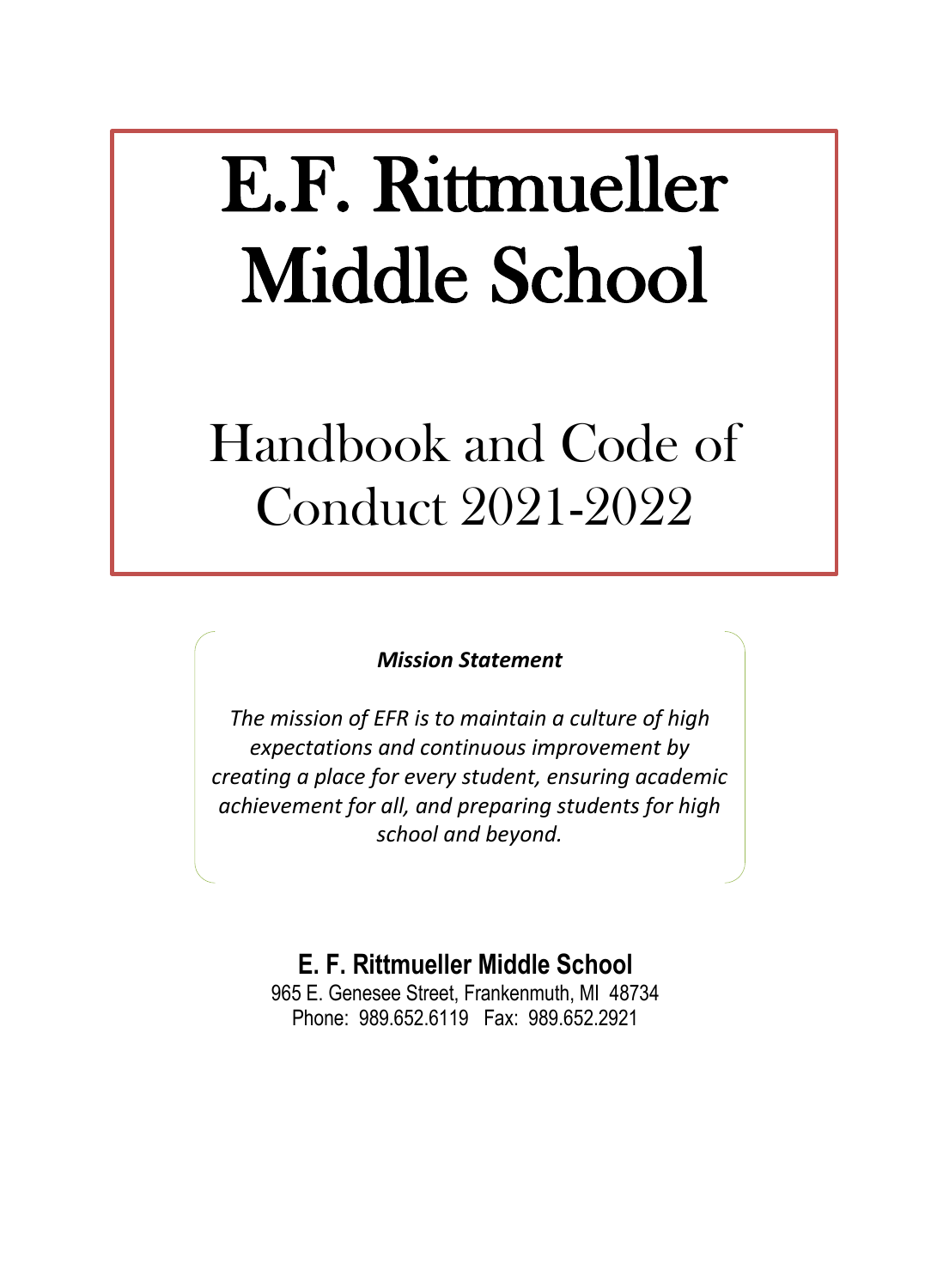# **Table of Contents**

|                                                                            | Page Number |
|----------------------------------------------------------------------------|-------------|
| Accreditation                                                              | 3           |
| Americans with Disabilities Act - Section 504                              | 3           |
| Academic Eligibility for Extracurricular Activities                        | 3           |
| Athletic and Extracurricular Code of Conduct                               | 3           |
| Athletic and Extracurricular Activity Spectator Behavior and Sportsmanship | 4           |
| Attendance Policy and Procedures                                           | 4           |
| <b>Classroom Regulations</b>                                               | 5           |
| <b>Closed Campus</b>                                                       | 5           |
| Counseling                                                                 | 5           |
| Discipline Policy & Procedures & Due Process (See Pages 14-20)             | 5           |
| Dress Code                                                                 | 6           |
| Drug-Free Zones                                                            | 6           |
| <b>Electronic Devices</b>                                                  | 7           |
| <b>Emergency Drills</b>                                                    | 7           |
| <b>Emergency Closing</b>                                                   | 7           |
| Equivalent Education Outside the Schools (Home Schooling)                  | 7           |
| Family Education Rights and Privacy Act Policy (FERPA)                     | 7           |
| Fees & Fines                                                               | 8           |
| Freedom to Publish                                                         | 8           |
| Freedom of Speech and Assembly                                             | 8           |
| <b>Fundraisers</b>                                                         | 8           |
| Harassment                                                                 | 8           |
| Health                                                                     | 9           |
| <b>Homebound Services</b>                                                  | 9           |
| Homeless Information-McKinney-Vento                                        | 9           |
| Internet Use Policy                                                        | 10          |
| <b>Limited English Proficiency</b>                                         | 10          |
| Lockers and Storage                                                        | 10          |
| Lost and Found                                                             | 10          |
| Lunch                                                                      | 10          |
| Medications                                                                | 11          |
| Media Release                                                              | 11          |
| Network Etiquette/Digital Citizenship                                      | 11          |
| Non-Discrimination Policy                                                  | 12          |
| Off-Campus Events                                                          | 12          |
| Personal and School Property                                               | 12          |
| Pesticides                                                                 | 12          |
| Report Cards and Honor Roll                                                | 12          |
| Search and Seizure                                                         | 13          |
| <b>Skyward Access</b>                                                      | 13          |
| Sign-in/Sign-out Policy                                                    | 13          |
| <b>Special Education</b>                                                   | 13          |
| Student's Rights and Responsibilities                                      | 13          |
| <b>Transportation and Walking Students</b>                                 | 14          |
| Use of School Building                                                     | 14          |
| Visitors                                                                   | 14          |
| Discipline Measures/Due Process                                            | 14-20       |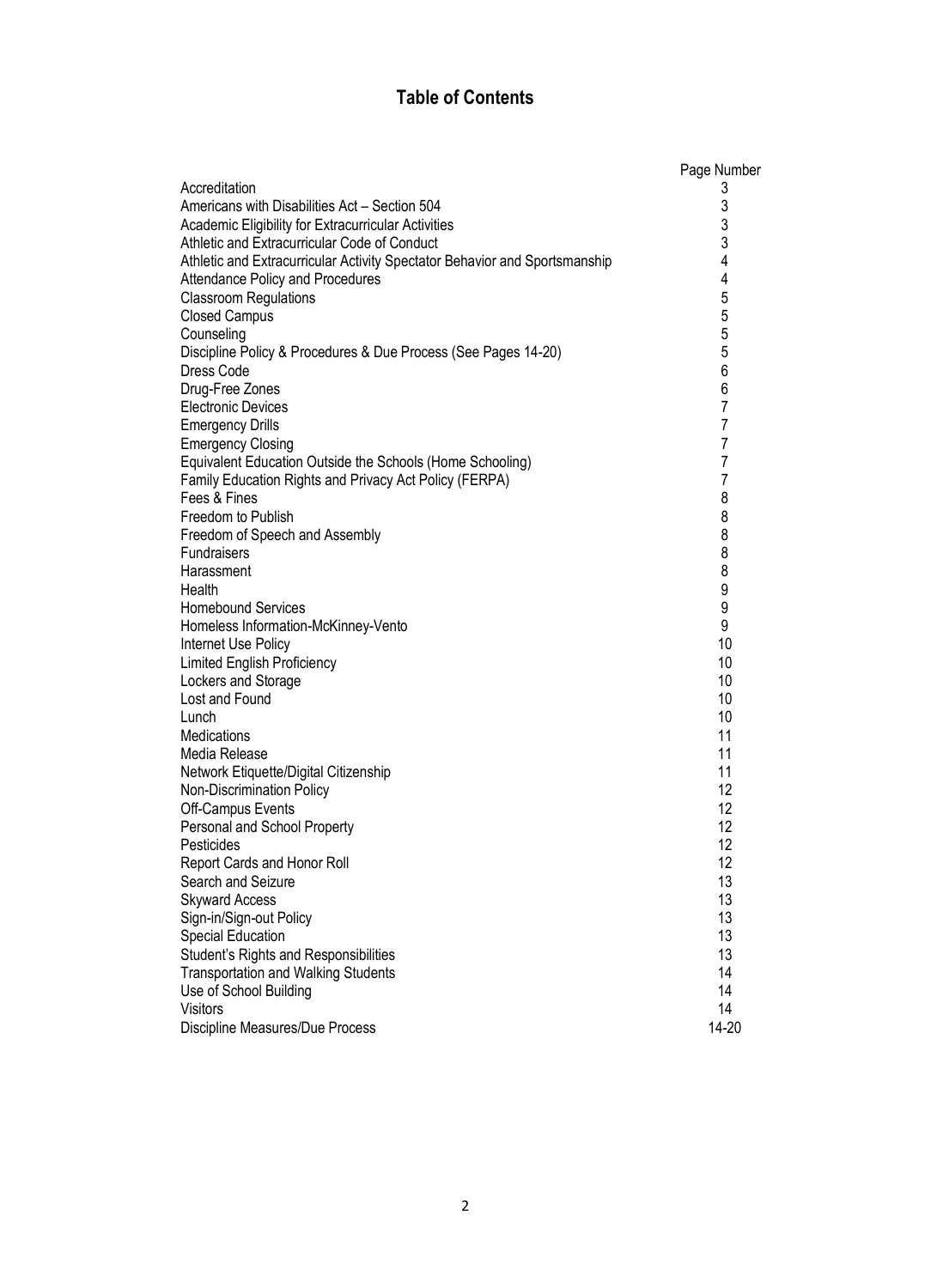#### **Accreditation**

Accreditation and program review is completed annually through the State of Michigan and the Department of Education.

#### **Americans with Disabilities Act – Section 504**

The Americans with Disabilities Act (A.D.A.) and Section 504 of the Rehabilitation Act provide that no individual will be discriminated against on the basis of a disability. This protection applies not just to the student, but also to all individuals who have access to the District's programs and facilities. Students with disabilities and Limited English Proficient students may be served within the regular education program with an accommodation plan developed by school staff. Parents who believe their child may have a disability that substantially limits the child's ability to function properly in school should contact the District's Special Services Department.

#### **Academic Eligibility for Extracurricular Activities**

Students who represent E. F. Rittmueller Middle School in athletic, extracurricular and other public activities shall maintain the required scholastic standard. It is an honor and privilege to participate in extracurricular programs. Eligibility is based on a student's cumulative marking period grades in all classes. An "E" in any class will count as two points. A "D" in any class will count as one point. A student with three or more points in a week will not be eligible to participate in practice or competition or in any extra-curricular activity. This is subject to review by the principal. Ineligibility will last one week, Tuesday through Monday, when eligibility will again be evaluated. These guidelines shall supersede Michigan High School Athletic Association (MHSAA) eligibility regulations.

#### **Athletic and Extracurricular Code of Conduct**

- 1. The following will not be permitted:
	- A. Smoking at any time.
	- B. Consumption of alcoholic beverages at any time, at any time.
	- C. Possessing, using or transferring of drugs, at any time.
	- D. Stealing of any nature, within or out of the school, at any time.
	- E. Cheating in the classroom.
- 2. To participate in any school competition, the student must have been in attendance a minimum of three class periods the day of competition.
- 3. Athletes who wish to wear equipment not considered part of a standard uniform must have the coach's approval.
- 4. Conduct unbecoming an EFR Middle School athlete will not be condoned.
- 5. Athletic Philosophy: Participation in athletics at EFR is a privilege that is available to students. Emphasis is placed on teaching the skills of the sport and providing students an opportunity to participate. To that end, athletic teams at EFR do not cut players.
- 6. Penalties: The coach of the sport will handle disciplinary action. If it is apparent to either the athletic director or the principal that the punishment does not fit the violation, a Review Board will consider the case and rule accordingly. The Review Board will consist of the Building Principal and two coaches selected by the Principal who are not directly involved in the case.
	- A. Violation of 1 A or 1 B: In season, the student will be ineligible for 1/3 of the regular season's contests beginning with the date of apprehension, plus he will be put on probation for one calendar year. The ineligibility will not carry over from one sport to the next. Out of season, the student will be placed on probation for one calendar year. Any violation during probation means suspension from all sports for one calendar year.
	- B. Violation of 1 C: Automatic suspension from all sports for one calendar year.
	- C. Violation of 1 D: In or out of season one year probation. Second offense suspension for one year. All other violations will be dealt with in an appropriate manner.
	- D. Violation of 1 E: One week suspension from team activities.
- 7. Extracurricular events are sponsored for the recreation of students who are expected to comply with all school regulations. All school rules and regulations apply during all school sponsored functions.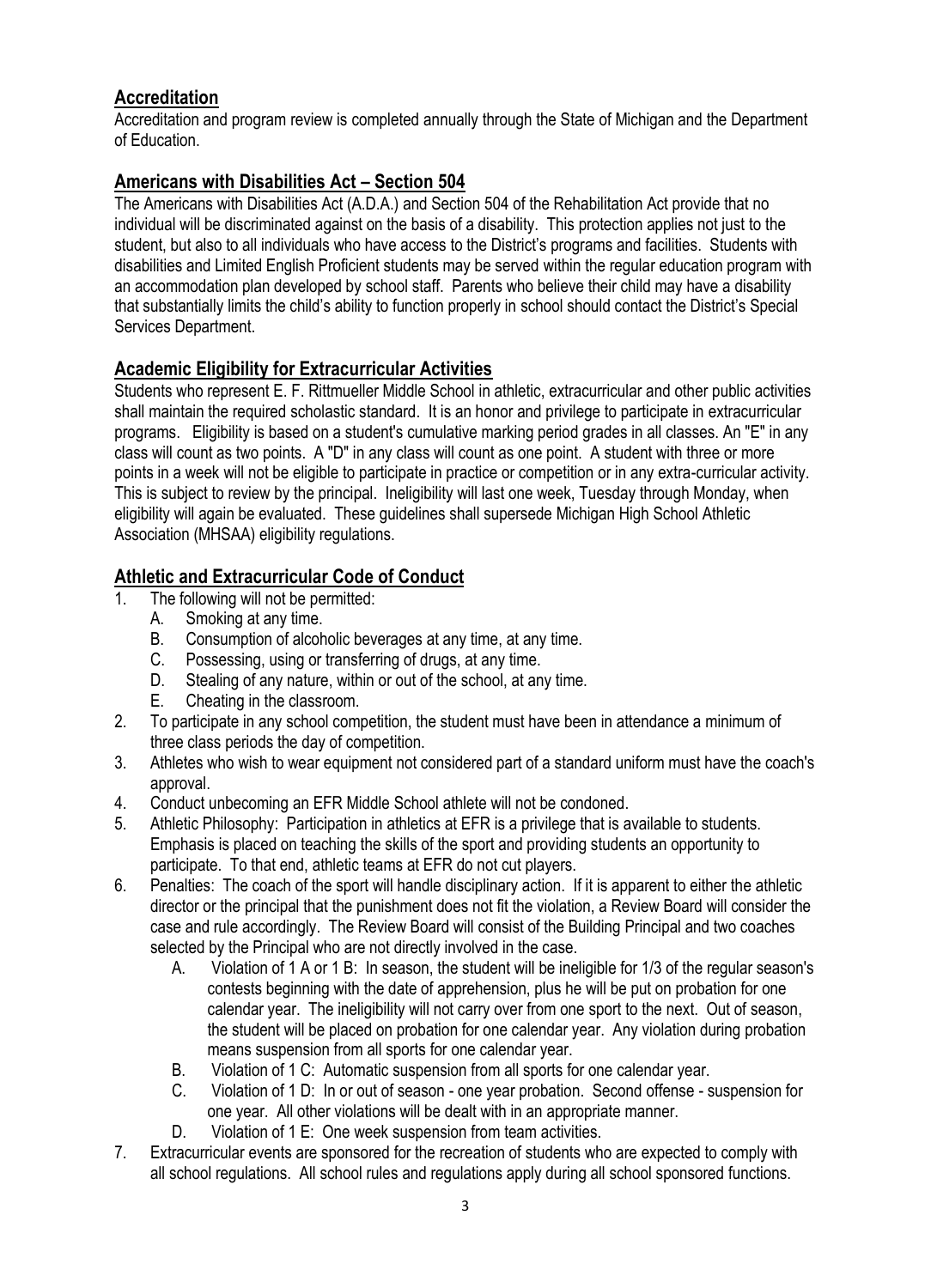Once a student has paid his/her admission, he/she may not leave the building and then re-enter any events.

8. Students must adhere to the guidelines established by the Activity Advisor.

#### **Athletic and Extracurricular Activity Spectator Behavior and Sportsmanship**

Athletic and Extracurricular activities are an extension of the regular school day with all school rules and regulations in effect.

- 1. Respect is the key to good sportsmanship. Opponents should be respected. They are not enemies but fellow teenagers who attend other schools.
- 2. Be modest and humble in victory or defeat. It is easy to be a good winner and difficult to show class when you lose.
- 3. Proper language is to be used. Use no swearing or language which is offensive to others. School events are a family activity. Individual and group vulgarity is not appropriate.
- 4. Obscene gestures are not appropriate.
- 5. Work together for positive chants and avoid obscene, degrading or elitist cheers.
- 6. After the game, do not tease or belittle the opponent in any way. Be pleasant and gracious to everyone.

#### **Attendance Policy and Procedures**

Every day is a valuable educational experience. If a student is absent, most of the educational experience of that day cannot be made up. Therefore, every effort should be made to be in school every day unless physically unable.

- 1. Parents are asked to call the EFR office before 8:30 a.m. if your child is unable to attend school. You may call 989-652-6119 or e-mail gberg@fmuthschools.com Should you choose to leave a message, please leave your name, your child's name, and the reason for the absence. Absences not reported to the school by parent/guardian within two days will be recorded as an unexcused absence.
- 2. Extended medical appointments require medical documentation, including date and time.
- 3. Chronic medical issues that require increased absence must be documented at the school with physician documentation on a yearly basis.
- 4. A student must be in school a minimum of three class periods in order to participate in a public appearance activity on that day. Exceptions to this rule would be funerals, school sponsored activities, or similar events.
- 5. Absences for vacations should be arranged in advance with a prearranged absence request, so students may request their assignments from their teachers. (While assignments can be made up, classroom experience cannot be.) Work is due on the day that the student returns to school. We ask that every effort be made to schedule vacations according to the school calendar.
- 6. Students will be required to make up work missed during an excused absence. They will be allowed the number of days of the absence to complete the work. They are responsible to obtain their make-up work from each teacher and complete the assignments in the required time. Exceptions to this policy are long term assignments. For example, if a project was assigned three weeks ago and is due during an absence, the assignment is to be turned in on the day the student returns to school.
- 7. Students will be considered tardy until 5 minutes after the bell sounds. After that time, they will be considered absent.
- 8. Students leaving for appointments will be considered present for that hour if they leave after the 5 minute window, unless habitual.
- 9. Absences or tardies, in excess of ten, whether excused or unexcused, are considered excessive and may be investigated by school officials. If warranted, it will be reported to the County Truant Officer.
- 10. An absence will be classified as unexcused if a student is caught skipping and the student will face disciplinary action and possible suspension.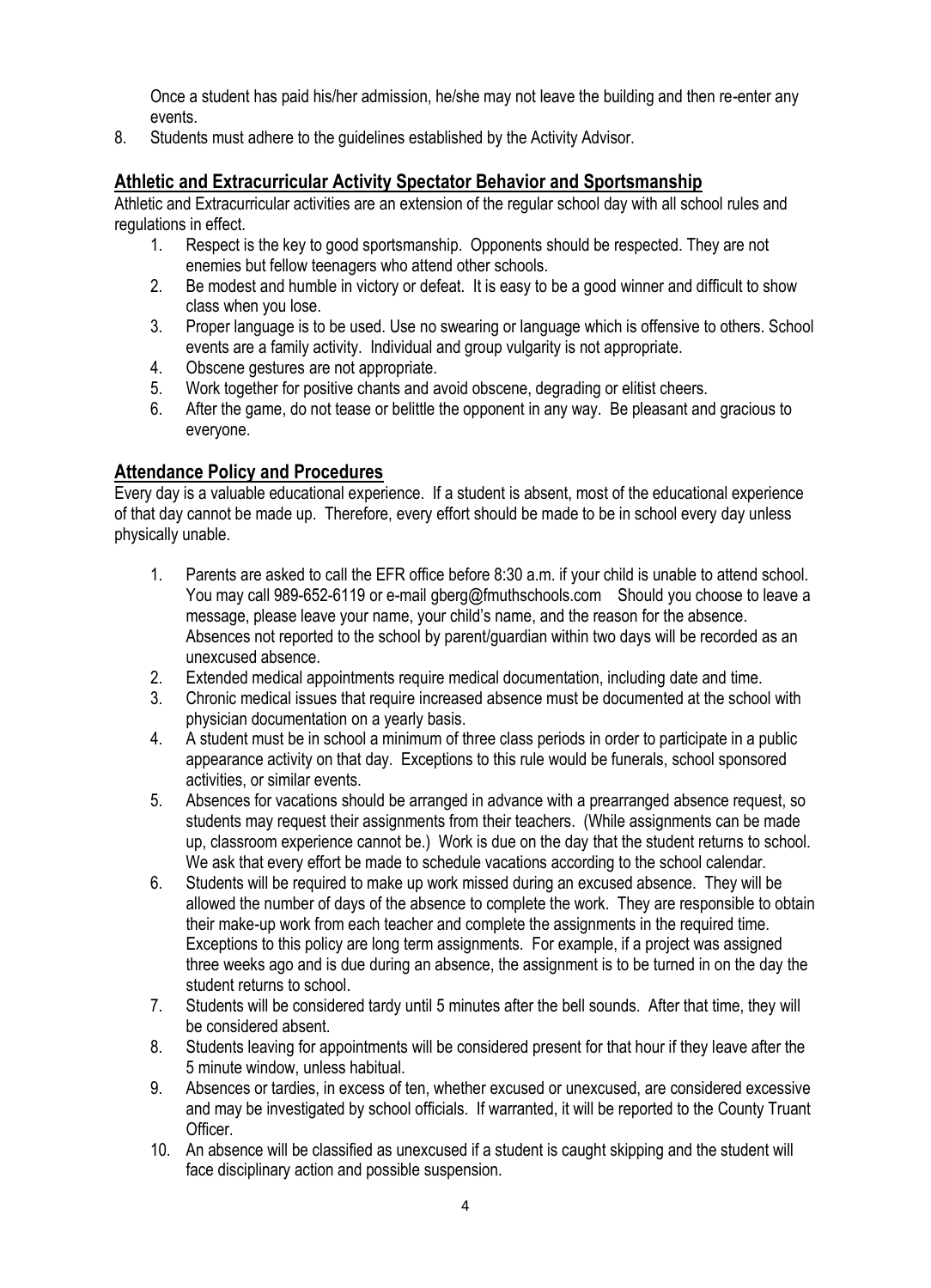11. Excessive absence, whether excused or unexcused, may mean your child will not be promoted.

#### **Classroom Regulations**

- 1. Students must be sitting in their assigned seats when the bell rings.
- 2. No student may tamper with property in the classroom unless so instructed by the teacher.
- 3. Students will not be allowed to return to their lockers for materials or assignments after the bell has rung.
- 4. The teacher, on an individual basis, will handle repeated misconduct on the part of any student. The following items could be considered examples of misconduct:
	- Unnecessary talking
	- Thoughtless disregard for others' feelings or property
	- Throwing paper wads, pencils, erasers, etc.
	- Rude speech or actions
	- Cheating on tests and other class work
- 5. Water bottles are allowed with teacher permission.
- 6. Food consumption is not allowed unless so designated by a teacher
- 7. Refusing a reasonable request by a teacher or staff will be considered a form of misconduct.
- 8. Passage between classes and to lunch will be quiet, orderly and prompt. No running in the halls.
- 9. The above rules apply when a substitute teacher takes over the class.

These regulations are subject to change annually by staff.

#### **Closed Campus**

Students are not allowed to leave school property after arriving until they are dismissed at the end of the day. For bus riders, this includes from time they are picked up at home until they are returned home in the afternoon. At school, students must remain in the building, within the designated area or under staff supervision. Leaving for doctor, dentist and other appointments must be cleared through the office and a parent or guardian must sign students out in the office before leaving.

#### **Counseling**

Student counseling at EFR Middle School is an ongoing process involving the counselor, teachers, administrators and parents. A student wishing to make an appointment with the counselor may see the counselor personally or fill in an appointment request slip located outside the counseling office. Personal needs or concerns can seriously threaten and interfere with the educational development of students. Parents and students have the responsibility to provide the school with information that may be useful in making intelligent educational decisions. Schools have the responsibility to make available such services, as it deems necessary under applicable circumstances to students, and to inform students of these services as well as services of outside agencies. It is the student's responsibility to inquire about available counseling services and seek these services when deemed appropriate. It is the student's right to have access to those counseling services that are available through the school.

21f: Online courses may be available based on 21f guidelines. If interested in learning more information, please contact the counselor. All documentation must be understood before submitting an application because several restrictions apply.

#### **Discipline Policy and Procedures & Due Process**

Please see pages 14-20 of this Handbook.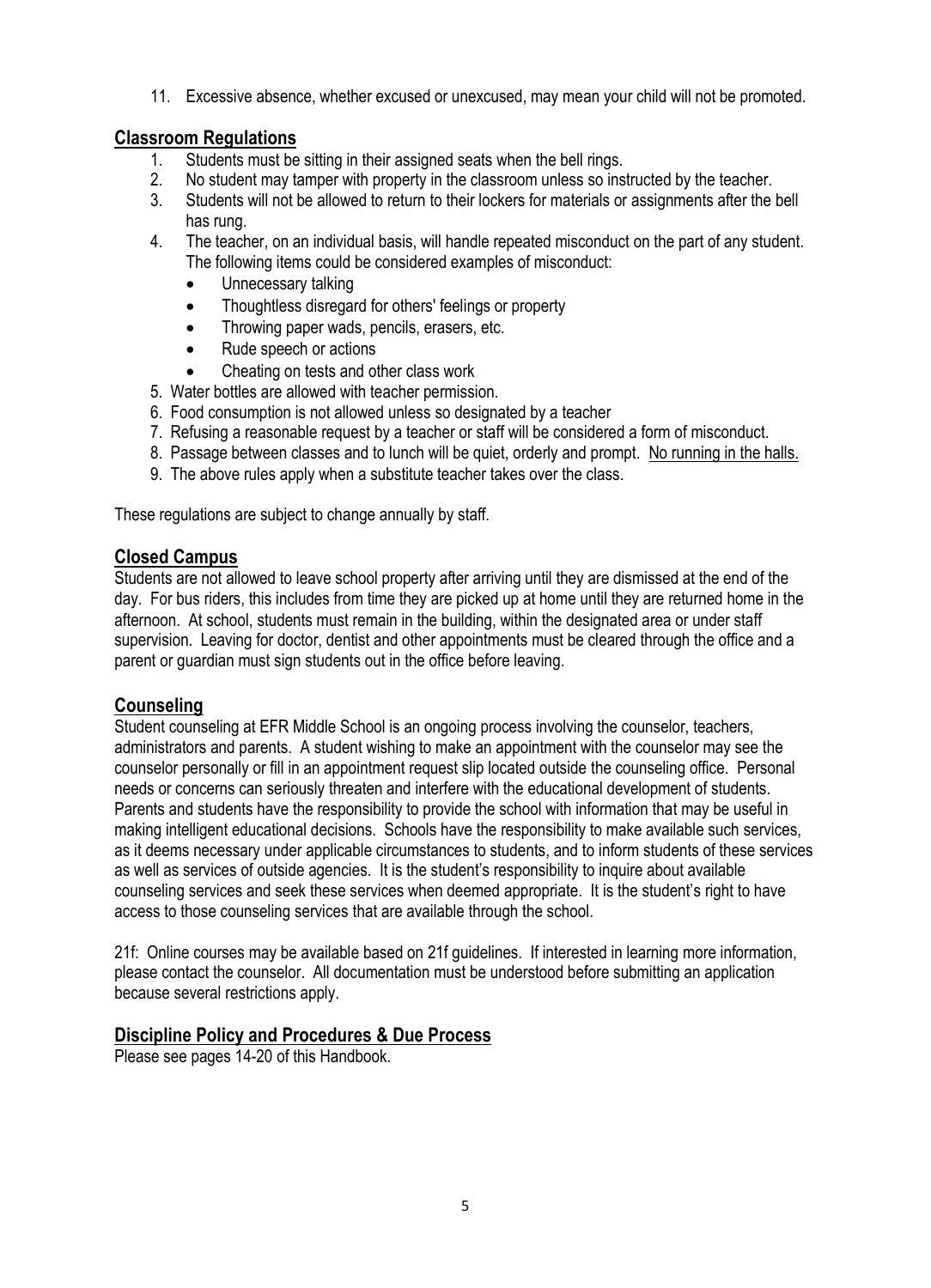#### **Dress Code**

Students are expected to dress neatly and modestly at all times. The dress code is not an issue of morality or decency, but a policy to promote a safe and orderly learning environment. The school requires certain standards that are based upon factors of health, safety, and maintaining the orderly function of the school. Therefore, students are expected to dress in a manner that is not distasteful or distracting to the educational program. Specific regulations regarding clothing are as follows:

- Cut-off t-shirts, beach attire, pajamas, coats, and/or sunglasses are not permitted.
- Clothing with profane, derogatory, racist, violent, obscene, sexually implied or explicit pictures or suggestions, or which advertises, promotes, or glorifies drug use (including alcohol and tobacco) are also not allowed on school grounds.
- All shirts must be of a length to meet the tops of the pants with no midriff exposure.
- All shirts/dresses must have a sleeve; sleeveless garments of any sort are not permitted (sleeveless dresses, blouses, tube tops, spaghetti straps, off the shoulder and shoulder-less tops [including "shoulder hole" shirts, tank tops, and muscle shirts] or half/halter shirts). Mesh clothing and clothing with cut-out areas is not allowed.
- Shorts and skirts that are fingertip length or longer when the wearer is standing straight with arms at the side are permitted.
- Rips and holes in pants above fingertip length are not allowed.
- Clothing that can be used as a weapon (spiked collars, bracelets, wallet chains, studded belts, spurs) are not permitted.
- Excessively baggy shirts and pants and pants that are saggy or drag on the ground are prohibited. Pants and shorts must appropriate in size for the students' height and weight.
- Pants, shorts, shirts, and skirts shall not be worn in a manner that results in exposed undergarments. Additionally, the chest area may not be exposed (muscle shirts, baggy tops, etc.).
- Hoods/hats and/or head coverings may not be worn on the head in the building.
- Yoga pants (all types), "stretch" pants, spandex pants, leggings, jeggings, or tights worn as pants without being covered to fingertip length, are not permitted.

Violations of school dress code as interpreted by the faculty, staff, and /or administration may result in a request to change clothing and/or disciplinary action.

#### **Drug-Free Zones**

Pursuant of Public Law 101-226, the Drug-Free Schools and Communities Act Amendments of 1989 (20 USC S3171, et. seq.) and its promulgated regulations (34 CFR, Part 86), the Board establishes the District buildings and grounds, and any school-sponsored activities held off the District grounds, as drug-free zones. To maintain district buildings, grounds, and school-sponsored activities held off the district grounds as drug-free zones, the Board authorizes the administration to utilize drug detection devices and methods including, but not limited to, breathalyzers and detection canines. District employees and students shall be notified of the planned use of drug detection devices and methods as provided under applicable state or federal laws. In the event that drugs are detected, the administration shall pursue remedies and disciplinary actions as provided in Frankenmuth School District Board of Education Policies, Employee Drug Prevention Policy, or sections, Student Conduct - Alcohol Use, and, Student Conduct - Drug Use, as applicable. These policies shall be construed as limiting the scope or definitions contained in other sections of these policies relating to the use or possession of drugs, alcohol, controlled substances, illicit substances, or their lookalikes, by employees, students, or anyone attending school-sponsored events, whether or not on District property.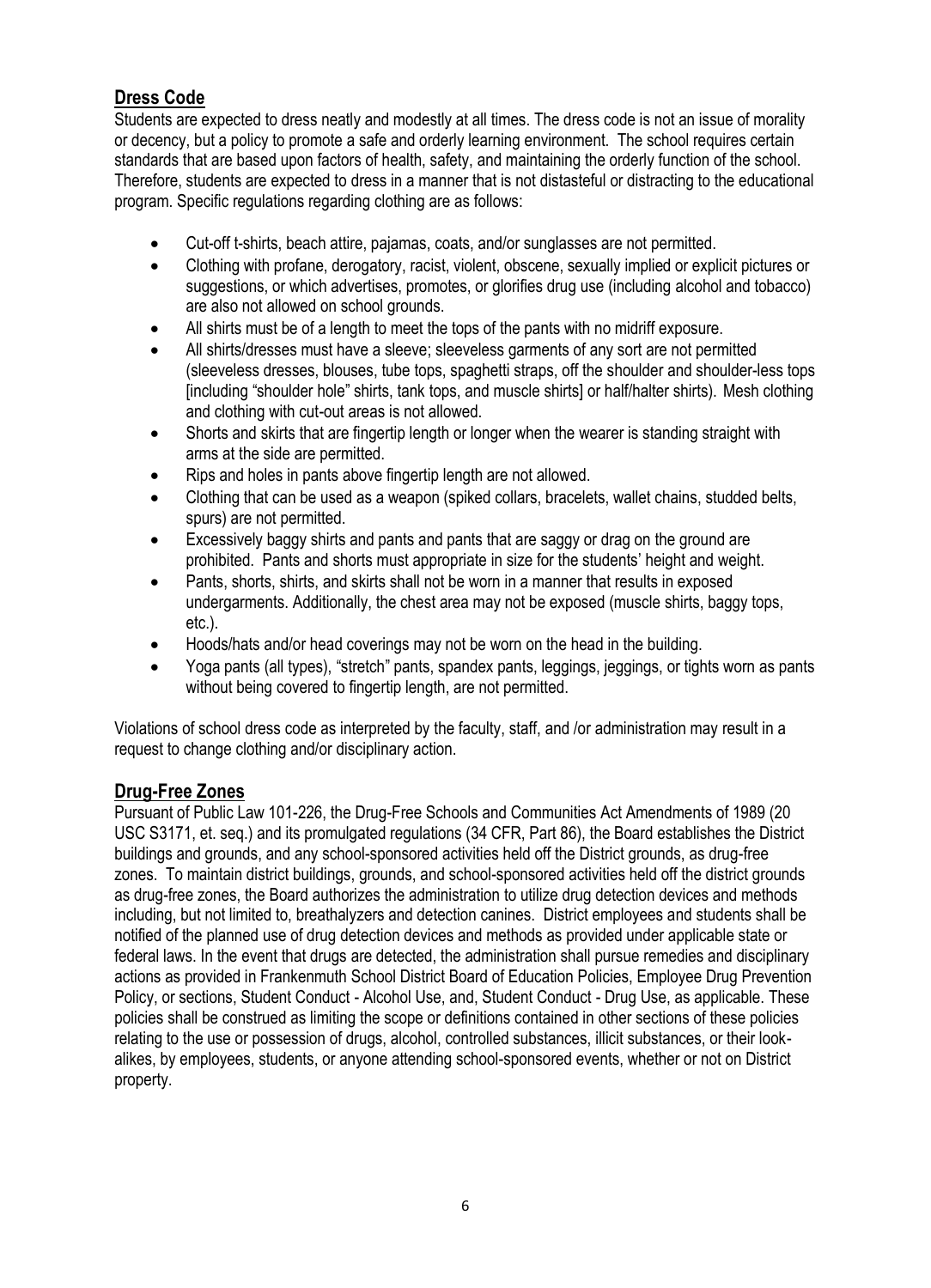#### **Electronic Devices**

Students shall not use any personal electronic device (i.e. cell phones, iPod, iPad, laptops, smart watches or other devices that have wireless communication capability) on school property during the school day without teacher and/or administrative consent. In case of an emergency, or if a student needs to make contact with a parent, they are permitted to use the phone in the office. Devices are to be turned off upon entering the building and maintained in student's locker during the school day. If such devices are seen or heard before school or until 2:50 pm, unless specifically permitted for an educational activity during class by staff, the device will be confiscated. The first offense will require a student to serve lunch detention, a parent/guardian contact, and the device may be returned to the student at the end of the school day. The second offense will result in the student serving two lunch detentions and the device will only be returned to a parent. A third offense will result in a one-day suspension. Cell phones are not allowed in the bathroom or locker room at any time (this also includes athletic practices/events) and their use may be treated as offensive speech and display.

#### **Emergency Drills**

EF Rittmueller Middle School complies with all fire safety laws and will conduct fire drills in accordance with state law. Specific instructions on how to proceed will be provided to students by their teachers, who will be responsible for safe, prompt evacuation of the building. Tornado drills, fire drills and secure drills will be conducted using the procedures and requirements provided by the local and state authorities.

#### **Emergency Closing**

Cancellation or delay of school takes place only during extraordinary circumstances such as extreme weather, equipment failure, or public crisis. The school board and administration are aware of the hardship, which can be caused by an abrupt cancellation. Therefore, school will not be canceled unless a significant safety risk exists.

The Frankenmuth School District utilizes a telephone broadcast system. This system allows us to simultaneously notify each household in the event of an emergency, a school delay or cancellation, or even important announcements. The Frankenmuth School District will also continue to report school delays or closings on local radio and television stations.

#### **Equivalent Education Outside The Schools (Home Schooling)**

The Board of Education encourages the enrollment of all school-age children resident in this District in Public Schools or in State-approved, non-public schools so that they may enjoy the benefits of a wellplanned, educational program and the socialization possible in a group environment. The EF Rittmueller Principal will refer to the Superintendent all situations in which a parent seeks to educate his/her child at home or in a non-approved educational setting. The middle school shall not allow a student who is being educated at home or at a non-district school to participate in any of the District's co-curricular or extracurricular activities, unless s/he meets the standards set forth by the school for eligibility.

#### **Family Educational Rights and Privacy Act Policy (FERPA)**

In accordance with the Family Educational Rights and Privacy Act (FERPA), the Frankenmuth School District will provide student directory information to not-for-profit organizations. Directory information is personally identifiable information (name, date of birth, major field of study, honors and awards) that would not generally be considered harmful or an invasion of privacy. Not-for-profit organizations would include universities, military services, alumni groups, service organizations, and others. Parents, legal guardians, or 18 year-old students who object to the release of directory information should contact the middle school office at 652-6119, in which case information regarding the student cannot be released without prior written consent of the parent, legal guardian or 18 year-old student. Student information may be released under court orders for student record disclosure provided by an Assistant U.S. Attorney General or higher ranking official. Parents may inspect educational records held by the school. They may request correction of any inaccurate educational records. Questions or comments regarding this policy or the Family Educational Rights and Privacy Act should be addressed to the Frankenmuth School District. The Federal Legislature passed a conflicting law with FERPA, called the "Military Recruiter Access to Secondary School Students."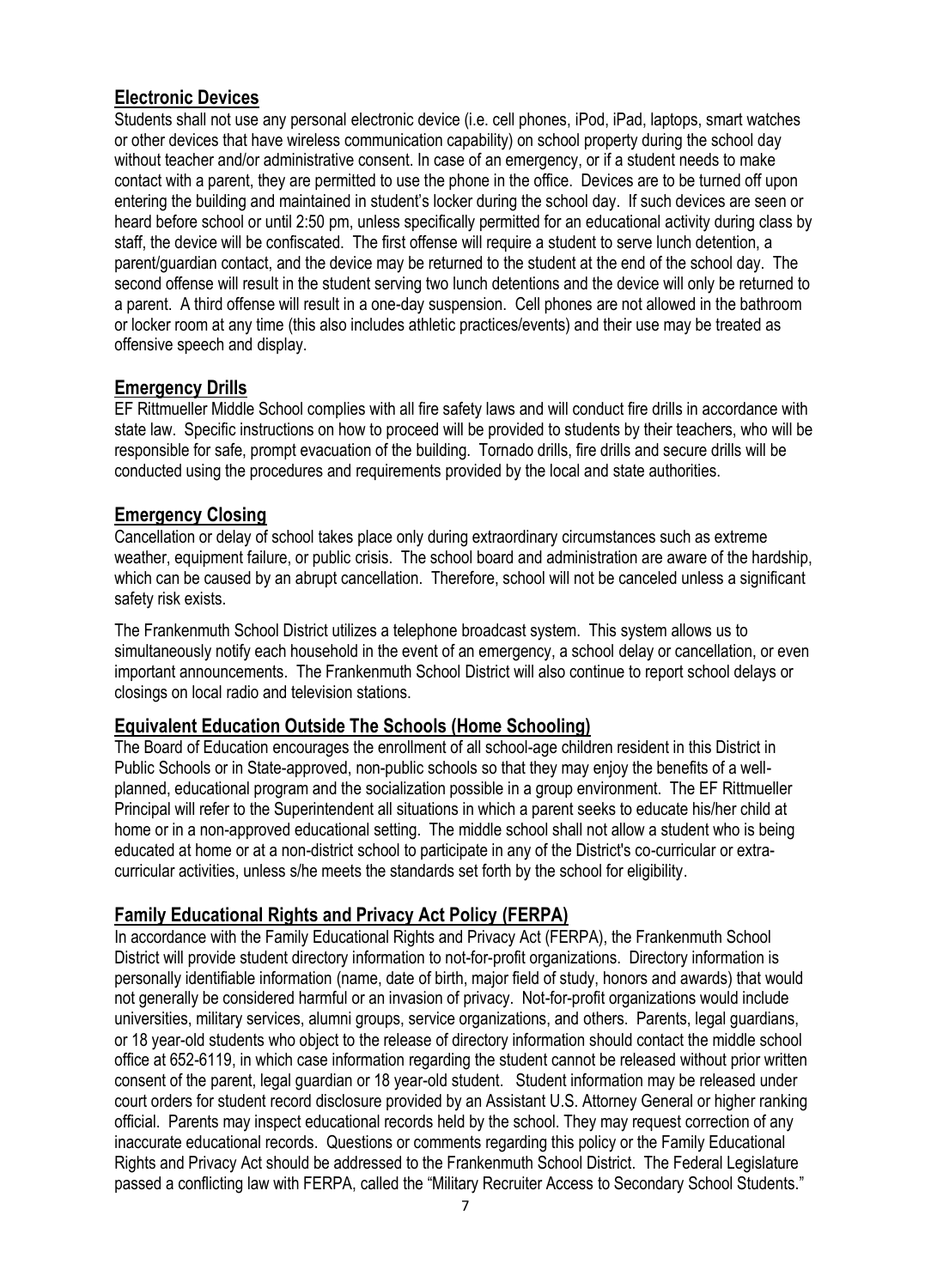That law requires high schools to disclose student information to the military including address and phone number. If you do not want that information disclosed, please send a written request to the school attention to Administration.

#### **Fees & Fines**

Books, instructional material, equipment, and lockers are provided to students without charge. Students are responsible for their materials. Students will be charged for damage beyond normal wear and tear and are expected to meet these obligations in a reasonable amount of time. Any fines charged will be based on age, condition, and replacement cost of the item.

Library books can be checked out for two weeks. Students will be charged a fine for each day the library book is overdue. If a book is lost, the student should report this to the librarian and it will be placed on the "lost book list" and stop the fine from accumulating. If the book is not found, the cost of replacing the book is due to the Library before the end of the school year.

#### **Freedom to Publish**

Students have the right to express, in writing, their personal opinions. The distribution of this material may not interfere with or disrupt the educational process and editorials must be signed by the writer. Students who edit, publish, or distribute handwritten, printed, or duplicated matter among their fellow students within the school, must assume responsibility for the content of such publications. In all publications, libel, obscenity, and personal attacks are prohibited, as is unauthorized commercial solicitation. The school does not provide an open forum for advertisement. All items posted or distributed in the building must be approved prior by administration.

#### **Freedom of Speech and Assembly**

Students are entitled to verbally express their opinions, but these may not interfere with other people's right to express themselves. Obscenities, vulgar or indecent language, and personal attacks do not fall under this right to free speech. Students are entitled to meet in school buildings or on school grounds when authorized by the building principal. Students have the freedom to peacefully assemble, recognizing that there is an appropriate time and place for the expression of opinions and beliefs. Conducting demonstrations which interfere with the operation of the school or classroom is inappropriate and prohibited. The school retains the authority to refuse to sponsor student speech that might reasonably be perceived to promote drug, tobacco, or alcohol use, lewd behavior, or conduct otherwise inconsistent with the shared values of the community.

#### **Fundraisers**

Only school sponsored fundraisers with prior approval of the principal are allowed on campus.

#### **Harassment**

It is the policy of the Frankenmuth School District to provide an environment free from harassment, including sex-based harassment, for all students, employees, volunteers, and contractors. Consistent with Board Policy, the District will investigate all allegations of harassment, including sex-based harassment, and discipline or take other appropriate action against any individual who engages in sex-based harassment or discrimination.

Students should report any incidents of sex-based harassment or discrimination to:

Frankenmuth School Superintendent, 525 E Genesee, Frankenmuth MI 48734 989-652-9955 OR Title IX Coordinator Dave Compau, 965 E Genesee, Frankenmuth MI 48734 989-652-6119 -or- dcompau@fmuthschools.com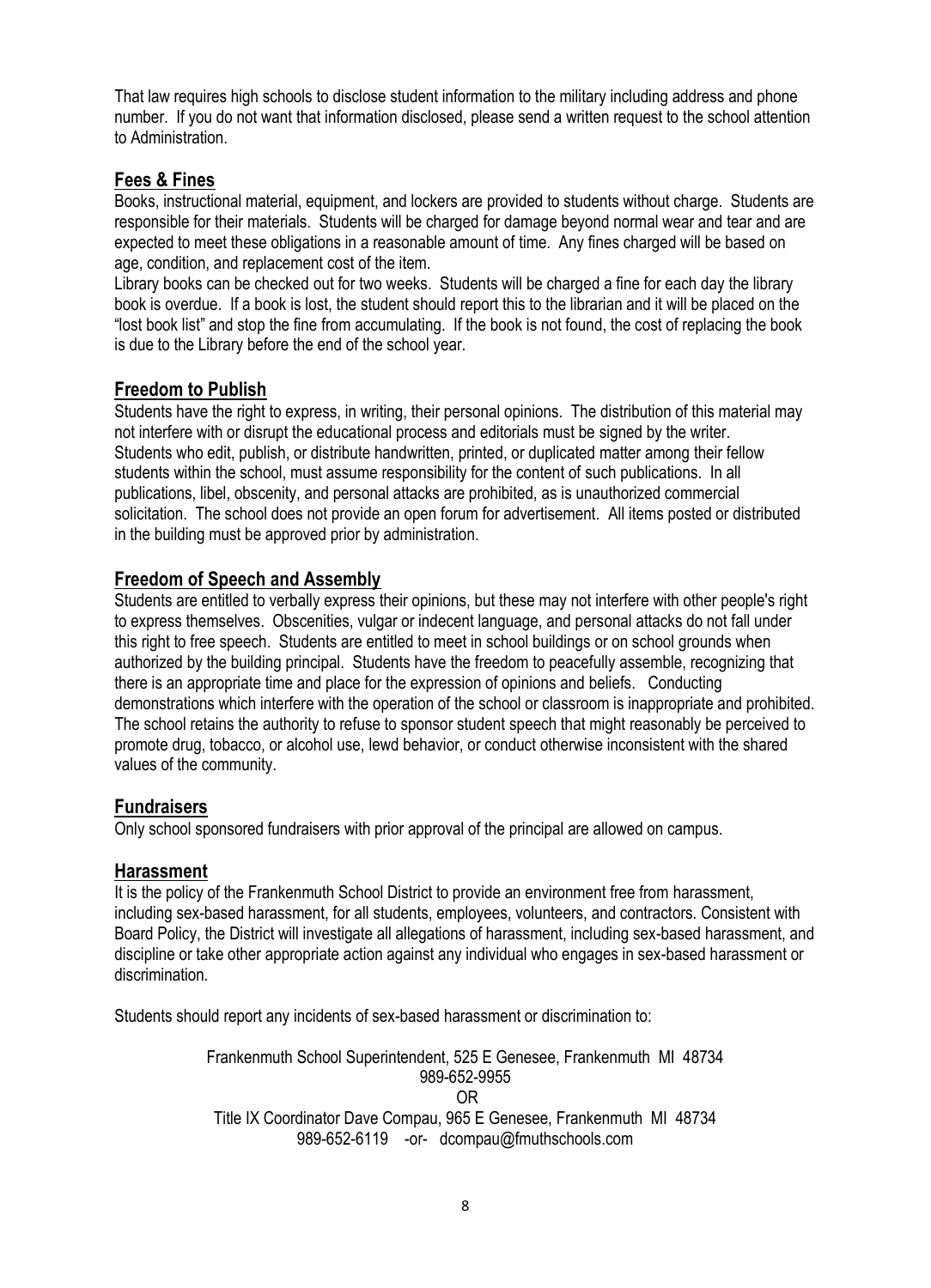Students may also report incidents of harassment, including sex-based harassment, to any teacher or administrator. Reports made to any teacher or administrator will be reported to the Superintendent. Sexbased harassment may include verbal, visual, and physical conduct. Detailed examples of the type of conduct constituting sex-based and sexual harassment is listed in Board Policy, but the list is not exhaustive. Harassment, including sex-based harassment, does not need to include intent to harm an individual, be directed at a specific target, or involve repeated incidents. The District will investigate all reports of harassment, including allegations of harassment involving an alleged harasser and victim who are members of the same protected class.

#### **Health**

Students who become ill or are injured during the school day should report to their teacher, who will send them to the main office. A phone is available there for students to use. Calls home, during the day, shall be made from the office phone, not student cell phones, as use of cell phones is prohibited during school hours. Students will not be allowed to leave without parent permission. Parents will be notified in the event of serious illness, and it will be their responsibility to provide arrangements for care. It is very important that student's information in Skyward is up to date for prompt contact. If a student's parents are unavailable and the injury or illness is such that immediate care is required, the school will arrange for that student to be taken to the doctor or to a hospital for treatment. This action will not obligate the school personnel to assume financial responsibility for treatment.

#### **Homebound Services**

Students who are unable to attend school because of illness and are certified by a physician to require homebound services and are absent in excess of 5 days are eligible for Homebound Services. Parents are to request services from the office of the principal. The district will provide up to two 60-minute periods per week to assist the pupil with his/her studies. The parents or guardians are expected to be present while the homebound teacher is at the home.

#### **Homeless Information - McKinney-Vento**

The purpose of McKinney-Vento is to ensure that students who are homeless may continue their education with as little disruption as possible. Questions regarding the McKinney-Vento Homeless Assistance Act can be directed to the District Liaison listed below:

Stephanie Izzo, Homeless Liaison

965 E. Genesee Street, Frankenmuth, Michigan 48734

Phone: 989-652-6119 Fax: 989-652-2921 sizzo@fmuthschools.com

Upon enrollment of a homeless child, the District Liaison will coordinate with appropriate administrative staff to assure that the school last attended by a homeless child is immediately contacted to provide relevant academic or other relevant records. If upon enrollment the homeless child is found to be in need of any immunization required for enrollment by State law or any other medical records, the Liaison will assist the family or student in obtaining the immunizations or necessary medical records. The Liaison will also contact the Director of Transportation to assure transportation of the homeless student is provided in accordance with the Board's Transportation Policy.

Any disputes regarding the enrollment or assignment of a homeless student will be referred to the Liaison for expeditious resolution. The Liaison should attempt to resolve disputes within five (5) school days. Any dispute which cannot be resolved by the Liaison should be reported to the State Coordinator for the Education of Homeless Children and Youth at the Michigan Department of Education. According to State guidelines, the State Coordinator has an additional five (5) school days from the time of notification to bring about resolution.

Individuals not satisfied with the State Coordinator's proposed resolution can appeal such decision to the State Superintendent of Public Instruction within five (5) school days for final resolution of the dispute.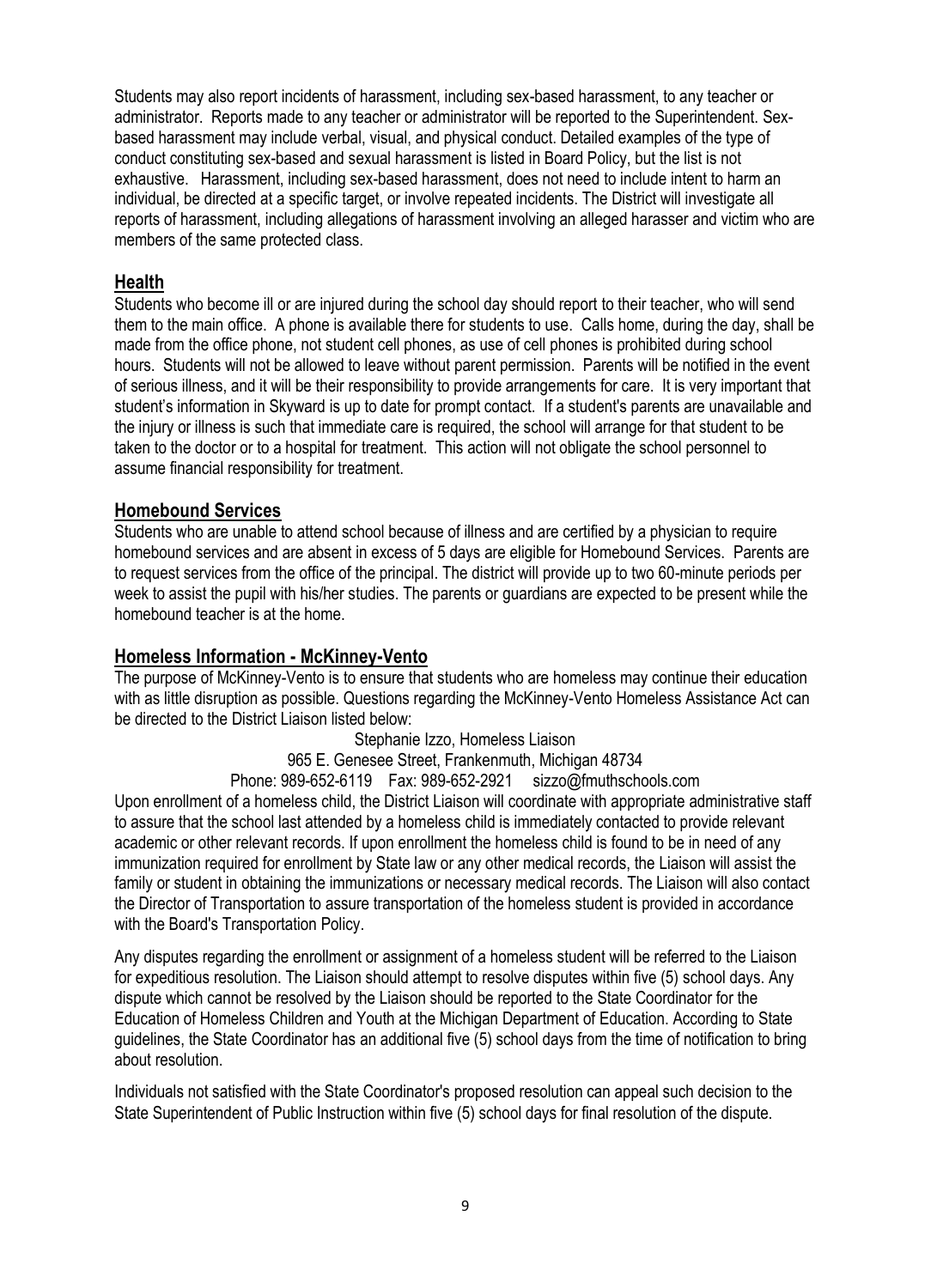#### **Internet Use Policy**

The appropriate use of the Internet must be in support of education and research and be consistent with the educational objective of the user's district. The Internet is a curriculum tool designed to serve the learning needs of district students. Any activity which fosters that purpose is encouraged. Any activity which does not is discouraged or, in some cases, prohibited. The use of any other organization's network and/or computing resources through the Internet must also comply with the rules and policies appropriate to that network. Use for commercial activities is prohibited. Any services which require a monetary charge or financial commitment shall be the responsibility of the individual user. All students using the school district Internet access must have on file a fully completed "Agreement for Acceptable Use of Technology Resources K-8" form.

#### **Limited English Proficiency**

Limited proficiency in the English language should not be a barrier to equal participation in the instructional or extra-curricular programs of the District. It is, therefore the policy of this District that those students identified as having limited English proficiency will be provided additional support and instruction to assist them in gaining English proficiency and in accessing the educational and extra-curricular program offered by the District. Parents should contact the Educational Services Department at (989) 652-6119 and speak with Julie Leach, to inquire about evaluation procedures and programs offered by the District.

#### **Lockers & Storage**

Students are assigned a locker for the duration of the school year. It is their responsibility to keep the interior and exterior clean and neat. Items placed in the lockers may not be attached to the locker surface with adhesives (i.e. sticky substances). Students may have magnetized objects on the inside of the locker as long as they do not interfere with the storage of educational materials, coats, and backpacks. Food items are not to remain in lockers after school hours. Backpacks, purses and coats are to be maintained in the student's locker and are not permitted in the classroom or in the hallways. Electronic devices should be kept off and in the student's locker unless specifically permitted in class by the teacher. Students are encouraged not to give out their locker combination to anyone, and students are prohibited from switching lockers or occupying any locker other than their own; they are responsible for all contents. Locks are assigned for physical education class and the lock is the responsibility of the student. Lockers are to be kept locked at all times. Lockers are the property of the school district and the school retains the right to inspect lockers at any time. K-9 detection teams may be used to inspect the lockers.

#### **Lost and Found**

EF Rittmueller has a designated "Lost and Found" area. Students who have lost items should check there to retrieve their belongings. It is a good idea to label coats, snow pants, boots and the like with your child's name. Unclaimed items will be given to charity on a periodic basis.

#### **Lunch**

An account is opened for each family. Students use their Student Identification Number when purchasing breakfast, hot lunch, a la carte or milk. The appropriate amount is subtracted from the student's account. Parents are asked to maintain a minimum of \$20.00 or more into the account if the student plans to eat lunch every day. Parents have 24/7 access to their child's lunch account through Skyward, and can make payments through Skyward. If sending payments to the office, please place them in an envelope, labeled with the student's first and last name, parent's name, and the amount enclosed.

The following rules are designed to assure that all students eat their meal in a comfortable and pleasant atmosphere:

- 1. Students are expected to clear tables and return trays, dishes, and silverware to the appropriate areas. Students who do not dispose of their materials appropriately may be subject to discipline.
- 2. All food is to be consumed in the cafeteria.
- 3. Students must remain in the cafeteria or the designated area until the end of the lunch period.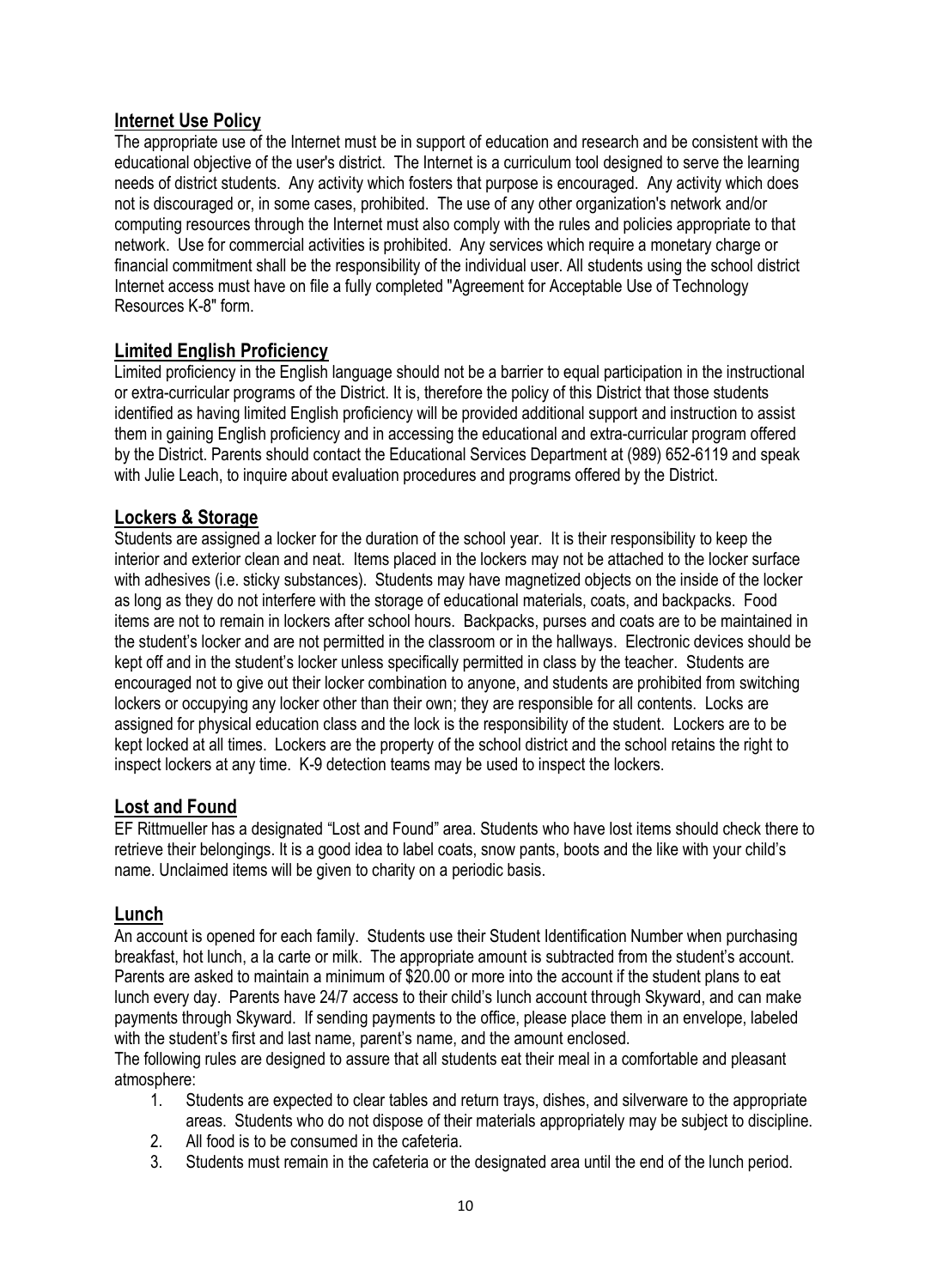### **Medications**

Prescription and over-the-counter medications shall be administered through the main office in accordance with school policy. Medications needed on field trips shall be administered by the advisor in accordance with school policy.

In the event that medication must be given to a child at school, please use the following procedure:

- 1. Parent must personally bring the medication to the office.
- 2. Prescription medication must be in a container labeled by the pharmacy.
- 3. Over-the-counter medication must be in its original, **unopened** container.
- 4. A parent will be asked to complete a form regarding dosage and the time medication should be given.
- 5. It is the parent's responsibility to monitor whether more medication needs to be brought to school.
- 6. Students will not be allowed to keep any over the counter or prescription medications in their possession.
- 7. Any unused medication unclaimed by the parent will be destroyed by school personnel when a prescription is no longer to be administered or at the end of the school year.
- 8. The parents shall have sole responsibility to instruct their child to take the medication at the scheduled time, and the child has the responsibility for both presenting himself/herself on time and for taking the prescribed medication.

*Asthma Inhalers and Epi-Pens* – Students, with appropriate written permission from the physician and parent, may possess and use a metered dose inhaler or dry powder inhaler to alleviate asthmatic symptoms. Epinephrine (Epi-pen) is administered only in accordance with a written medication administration plan developed by staff and updated annually.

#### **Media Release**

Frankenmuth School District considers pictures and video to be directory information. This information may be published in school related media. If a parent/guardian wishes not to have this information released, they must present written objection to the EFR Main Office by the second Friday of each school year. In the written objection, please indicate which areas you do not want your child's name/picture published: \_Yearbook; \_Media such as, but not limited to, newspaper/district newsletter; \_Name/picture on social media.

#### **Network Etiquette/Digital Citizenship**

- 1. Students are expected to abide by the generally accepted rules of computer network etiquette. At the present time, these include (but are not limited to) the following:
	- a. Be polite. Do not be abusive in your messages to others. Treat others fairly.
	- b. Use appropriate language. Do not swear or use vulgar, obscene, or inappropriate language. All communications deemed illegal by any federal, state, or local ordinances are strictly forbidden.
	- c. Do not reveal your personal address and/or phone number or that of any other student(s) or colleague(s).
	- d. Note that your electronic mail is not private. People who operate the system have access to all electronic mail and server space. Messages relating to or in support of illegal activities may be reported to the proper authorities.
	- e. Do not use the network in such a way that you would disrupt the use of the network by other users. The system operators have complete discretion regarding any violation of this standard.
- 2. As the rules and guidelines for Network Etiquette change and evolve, users are responsible for understanding and abiding by those generally accepted rules of the Internet.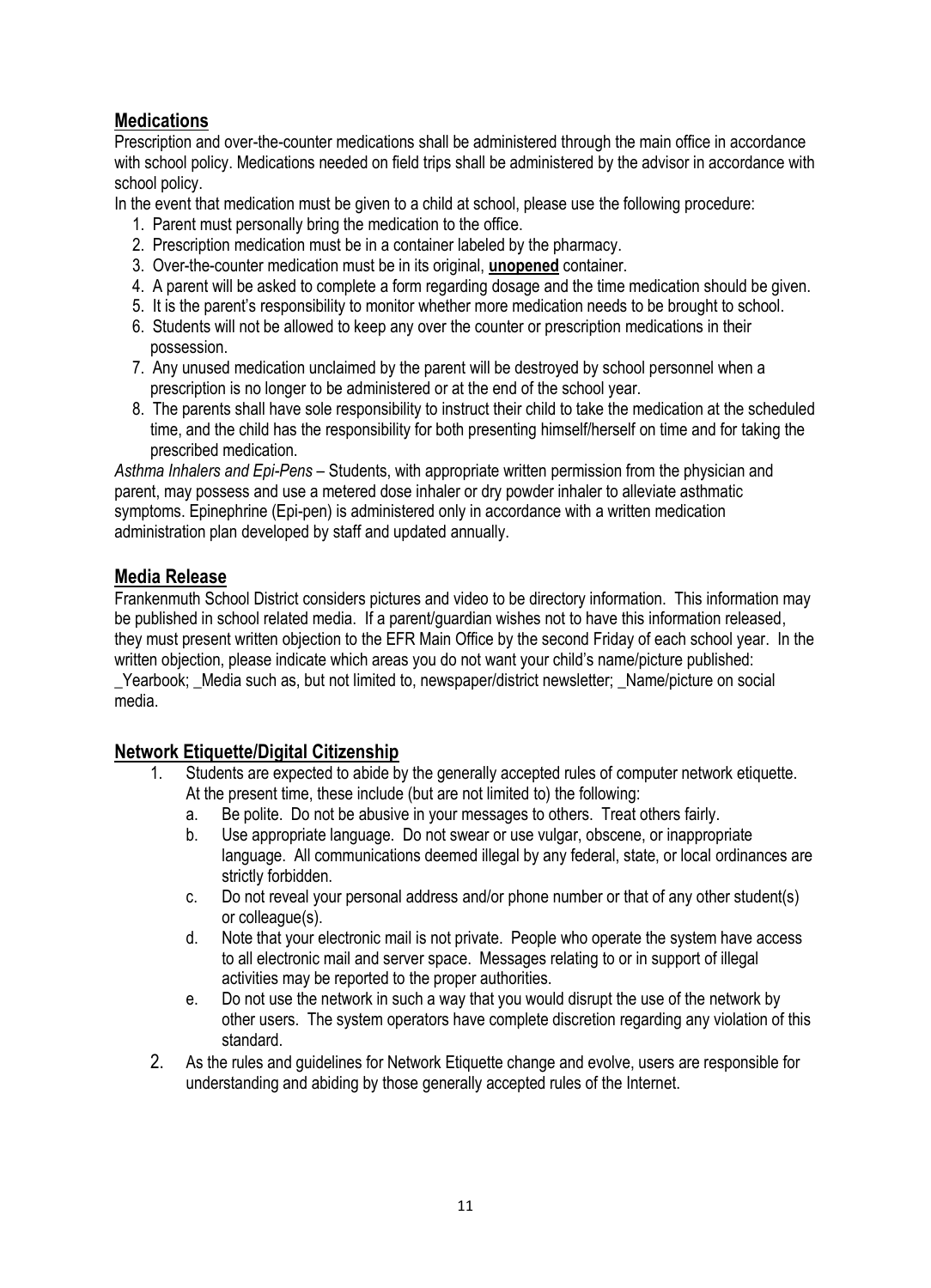#### **Non-Discrimination Policy**

The Frankenmuth School District complies with all Federal Laws and Regulations prohibiting discrimination and with all requirements and regulations of the Michigan Department of Education. It is the policy of the Frankenmuth School District that no person on the basis of race, color, religion, national origin or ancestry, age, sex, marital status, or handicap shall be discriminated against, excluded from participation in, denied the benefits of or otherwise be subjected to discrimination in any program or activity for which it is responsible or for which it receives financial assistance from the United States Department of Education. The Board reaffirms its long-standing policy of compliance with all applicable federal and state laws and regulations prohibiting discrimination including, but not limited to, Titles VI and VII of the Civil Rights Act of 1964, 42 U.S.C. §§ 2000d. et seq.; and 42 U.S.C. §§ 2000e, et seq.; Title IX of the Educational Amendments of 1972, 20 U.S.C. §§ 1681, et seq.; Section 504 of the Rehabilitation Act of 1973, 29 U.S.C. § 794; The Americans With Disabilities Act of 1990, 42 U.S.C. §§ 1210, et seq.; The Persons with Disabilities Civil Rights Act, MCL §§ 37.1101, et seq.; and The Elliott-Larsen Civil Rights Act, MCL §§ 37.2101, et seq. Inquiries or complaints by the public related to discrimination or any questions or concerns should be directed to the Frankenmuth School District Office.

#### **Off-Campus Events**

Students will be governed by school district rules and regulations at all school sponsored events regardless of location and are subject to the authority of the officials in charge of the event. Failure to obey the rules and regulations and/or failure to obey the lawful instruction of officials may result in suspension.

#### **Personal and School Property**

Students are encouraged not to bring items of value to school. Students are encouraged not to leave money or valuables in lockers. The safety of personal belongings is up to the students and leaving items of value in a locker may invite theft. Items such as jewelry, expensive clothing, electronic equipment, large amounts of money and the like, are tempting targets for theft and extortion. Common sense care is necessary to prevent loss of personal items as well as textbooks and other instructional supplies on loan from the school system. Students are responsible for all personal and school loaned items. The school is not responsible for their safekeeping and will not be liable for loss or damage to personal valuables. Students should not bring any personal items to school that would cause them to be upset if it should be lost or stolen. Students are expected to respect and care for their own property, that of the school and of others. Tampering with lockers, locks, other property of the school or of other individuals is considered misconduct. Student material that is disruptive to the educational process may be confiscated.

#### **Pesticides**

In keeping with Regulation 637 of the Michigan Compiled Laws, this is to inform you of the Frankenmuth School District's Integrated Pest Management Plan. It is the goal of our District to minimize pesticide use and thus exposure to students, staff, and the public. As in the past, pests will be controlled to maintain the integrity of school buildings and grounds, to protect the health and safety of students and staff, and to maintain a productive learning environment. Pesticides will be used only as a last resort when other pest prevention and non-chemical control measures are unavailable, infeasible, or ineffective. You have the right to be notified prior to any pesticide application made to the school grounds. To request prior notification, please complete a form in the school's main office.

#### **Report Cards & Honor Roll**

Report cards are issued each marking period. There are four marking periods a year. Access to past report cards is available through Skyward. Students will have their name included on the Honor Roll if they earn a GPA of 3.50 or higher.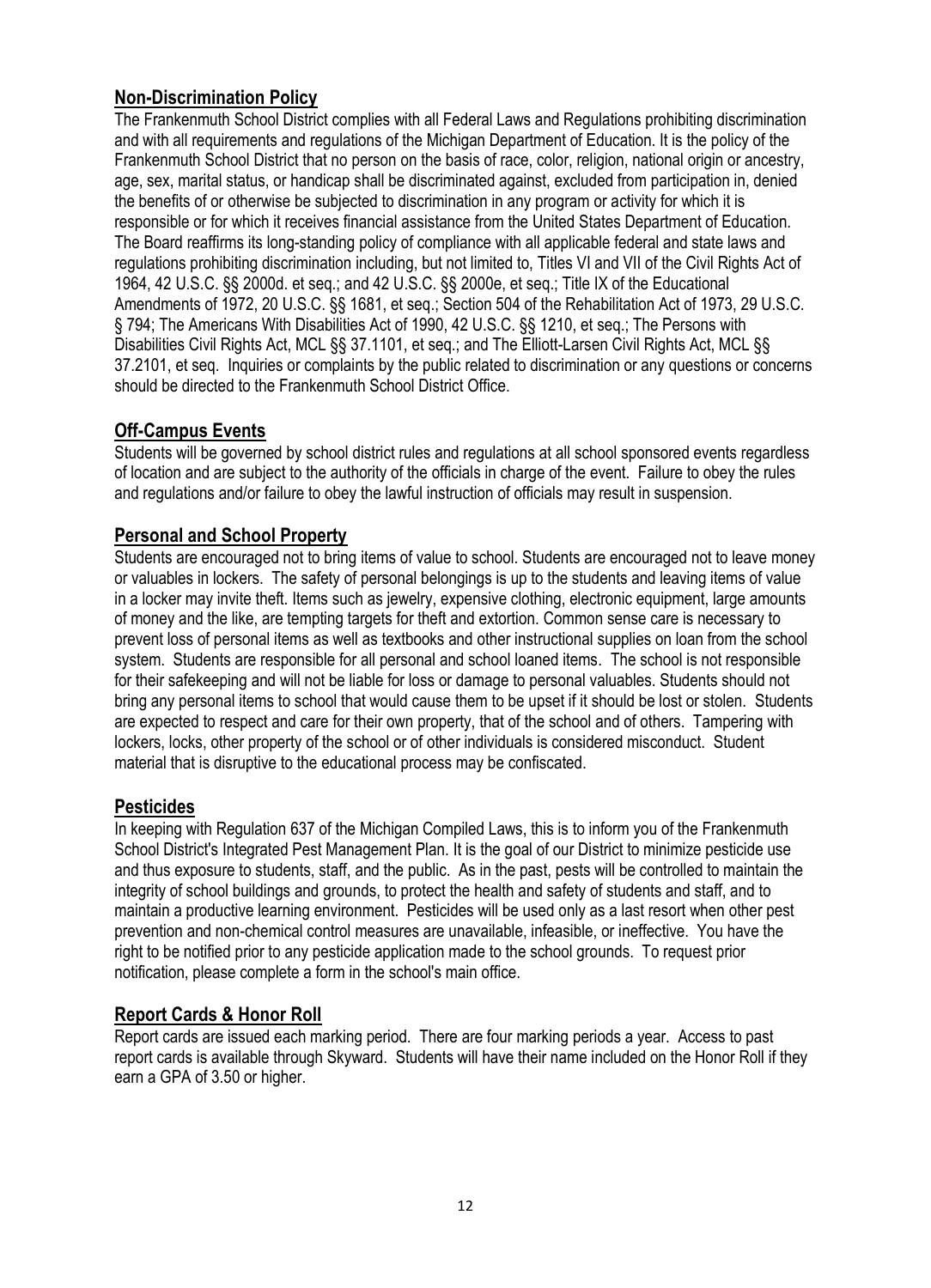#### **Search and Seizure**

The school administration has the right to search a student's person and property (lockers, purses, backpacks, etc.) if there is reasonable suspicion. The school recognizes that students have the right of privacy of person as well as the freedom from unreasonable search and seizure, but recognizes that this right is balanced by the school's responsibility to protect the health, safety, and welfare of all its students, buildings, equipment, and grounds. The school will make every effort to respect the rights and personal property of students. A student's failure to permit search and seizure as provided in this policy will be considered grounds for disciplinary action and possible law enforcement involvement.

#### **Skyward Access**

You can view attendance, lunch account, grades, report cards, missing assignments and other school information. We recommend that you login at least once a week to stay informed. Stop by the main office if you need assistance with access. Please keep your information (phone numbers, emails, emergency contacts, etc.) up-to-date on Skyward. If you have an address change, please stop at the District Office to report your new address. Skyward is our primary tool for communicating important information about your child.

#### **Sign-In/Sign-Out Policy**

Any student arriving late, leaving, or returning to campus MUST check in and out in the main office. Individuals picking up students during the school day must go to the school office to sign out the student. An individual must be listed on the student's emergency card as allowed to pick up student. Please send a note with the student indicating that someone other than the parent will be picking up the student. Photo identification may be required for the safety of our students. Please notify the main office when emergency contact information changes, and notify students in advance of appointments, transportation arrangements, and all other messages prior to the school day.

#### **Special Education**

E.F. Rittmueller Middle School provides a variety of special education programs for students identified as having a disability defined by the Individuals with Disabilities Education Act (IDEA). A student can access special education services through the proper evaluation and placement procedure. Parent involvement in this procedure is required. More importantly, the school wants the parent to be an active participant. Dave Compau, the Supervisor of Special Education, can be reached at 989.652.6119 x 2508.

#### **Student's Rights and Responsibilities**

#### **Student Rights**

Every student at Middle School has the right to:

- develop knowledge through educational experiences
- have an atmosphere that is conducive to study and learning
- be free from physical and psychological harassment
- be treated fairly at all times
- seek advice and counsel both on personal and school matters
- be eligible to participate in all activities that his/her talents and interests may indicate

#### **Student Responsibilities**

Every student at Middle School has the responsibility to:

- respect the feelings of every other individual
- achieve at a level that reflects ability as a result of hard work
- participate willingly and enthusiastically in all school activities
- attend school regularly
- assist and cooperate in all phases of the learning process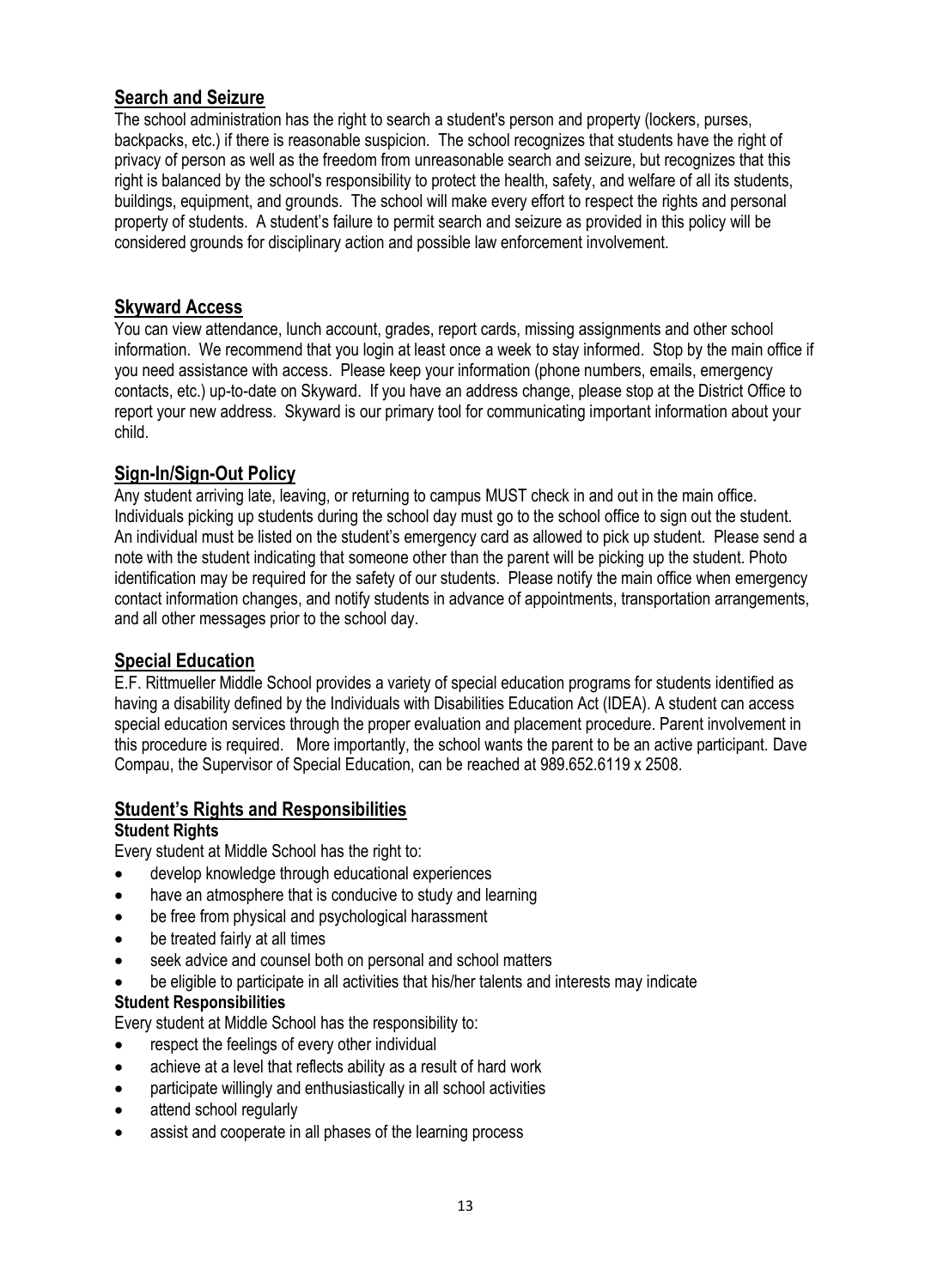#### **Transportation & Walking Students**

Transportation to and from school is not an absolute privilege. Students can be suspended from the bus for time periods or privileges can be forfeited totally based on actions of the student. The Code of Conduct is in effect on all school transportation.

- 1. Walking Students: Your behavior is important. Respect yourself and others by walking and riding your bikes on the sidewalks. Remember that you represent EF Rittmueller Middle School. Racks are provided and bikes should be locked until after school. Plan your time to arrive at school 10-15 minutes before school.
- 2. Buses: The bus driver is in complete charge of the bus and students are expected to abide by the rules and respond to the driver's requests. Bus riding is a privilege based directly on your behavior and may be denied for action that may endanger the lives and welfare of others.
- 3. Student Bus Responsibilities:
	- a. Be in the place designated both morning and afternoon ready to board the bus on time. The driver is responsible for maintaining a schedule and cannot wait for tardy students.
	- b. Refrain from moving around while the bus is in motion and observe classroom conduct.
	- c. Obey the driver's requests.
	- d. Warn the driver of approaching danger if there is reason to believe the driver is not aware of the danger.
- 4. Bus students walk to the East List Parking Lot and board the bus that will take them home.
- 5. All students should arrive no earlier than 20 minutes before school begins and should leave before 3:10 p.m. Early arrivals should stay in the cafeteria until 7:47 a.m. Students are expected to observe all rules of school conduct.
- 6. Students beyond the 1.5 mile boundary are eligible for transportation through Frankenmuth Public Schools. Please contact our Transportation Department at 652.5010 if you have questions. You will be asked to complete a transportation request form yearly.
- 7. When dropping off and picking up your child, please exercise caution and common courtesy for the safety of our students and smooth operation of our parking lot.

#### **Use of School Building**

Approval for activities in the school building must be obtained from the school administration and coordinated with Community Education. Activity forms are available in the main office. The building must be left in a clean and orderly condition after each function. If clean-up is not satisfactory, sponsoring group may be required to pay cleaning fees.

#### **Visitors**

- 1. All parents and visitors please go directly to the office.
- 2. Parents Visiting: There are times that parents want/need to spend time in the classrooms of their children. Please contact the principal to pre-arrange your visit.
- 3. Student Visitors: Students are not to have visitors in the school. Exceptions may be made under special circumstances with prior administrative approval. The administration reserves the right to refuse any visitation. Procedure to gain approval to bring a visitor or guest:
	- a. Parents please send a note to the principal stating the date, time and reason for the visit.
	- b. Approval will be granted or denied by the principal.
	- c. All visitors and guests are subject to all student regulations.

#### **Discipline Measures**

- 1. Loss of extracurricular activity privileges
	- a. Building administrators may suspend students from participating in or being present at extracurricular activities as a result of student behavior.
	- b. Sponsors of activities, including coaches, have full authority to determine who shall be participants in a given situation, and they may remove a student from a given activity only on the basis of predetermined rules which have been approved by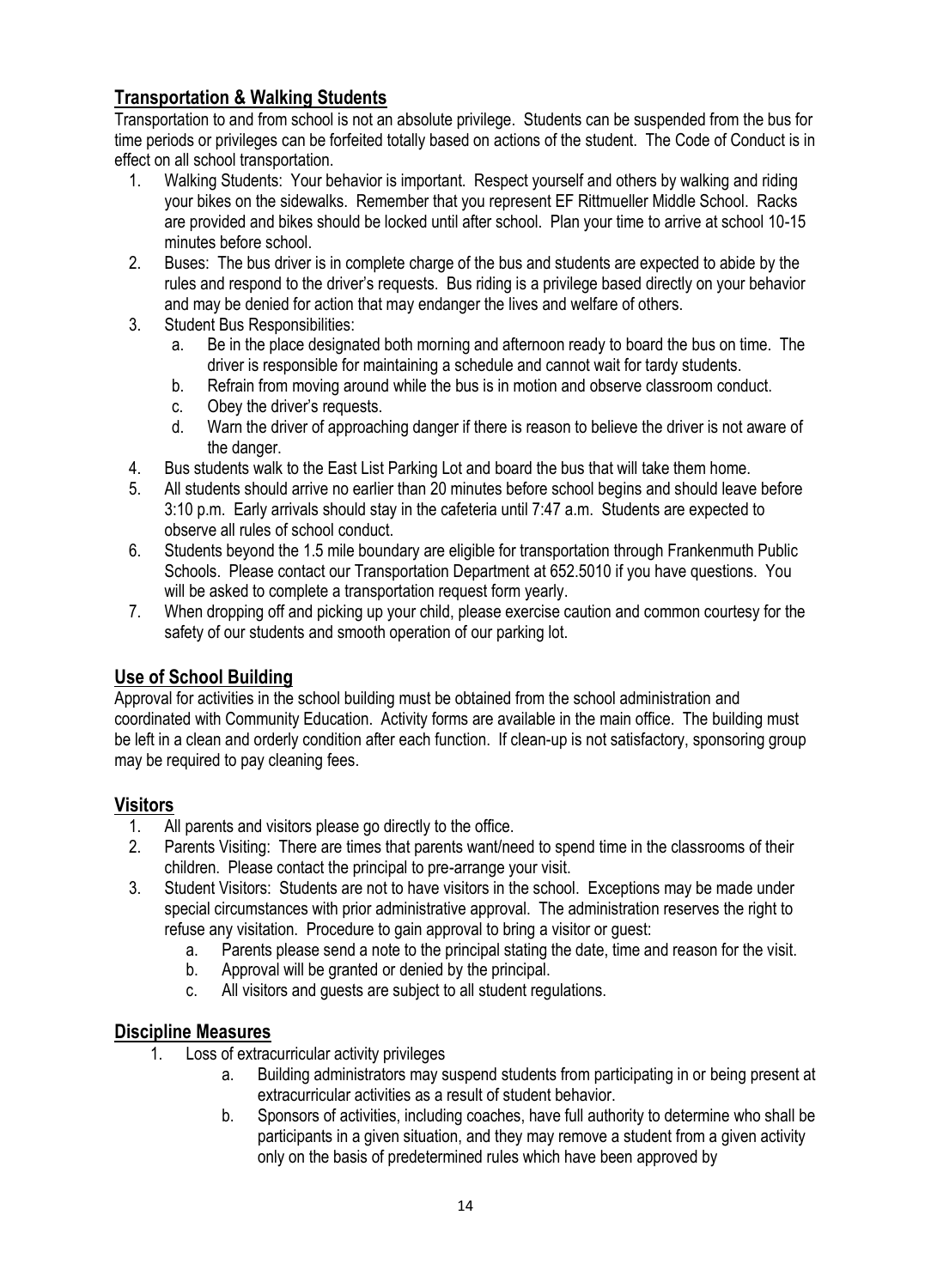administration. Parents and students are to be made aware of school rules or regulations affecting specific activities prior to the beginning of the activity.

- c. Students under school suspension shall refrain from entering school property without prior permission from school authorities.
- d. Students under suspension shall not participate in or be present at school functions (including weekend dates).
- e. Nothing in this policy is intended to limit a teacher, coach or sponsor in exercising authority requiring a student to leave a particular activity when that student's behavior violates Board policies, school rules, or Athletic Code. A report of misconduct of such a student and the action taken by staff shall be reported to the appropriate school administrator at the earliest possible opportunity, not later than the beginning of the next school day.
- 2. Social Probation
	- a. A student who violates the code of conduct may be placed on social probation, especially when the behavior takes place at a school event (ex. Dance, concert, athletic event, etc.). Rather than have the punishment affect their academic efforts, students may be put on a social contract or social probation.
	- b. During the period of social probation, the contract will dictate what a student is allowed to do on campus after school hours. The contract or "social probation" should follow these parameters;
		- i. The student will be made aware of the "Social Probation" procedures, the reason for being considered for probation, and the steps necessary for removal from probation and re-entry into after school activities.
		- ii. Written notice outlining the specific violation(s) and the conditions of the "Social Probation Contract" will be forwarded to the student, parent, or guardian by mail.
		- iii. A student can be placed on "social probation" as a result of one extreme incident (as determined by administration) or multiple incidents after warning.
- 3. Short Term Suspension
	- a. A short-term suspension is the denial of a student's right to attend school for less than ten school days
	- b. At the high school level and middle school level, students serving a short term suspension will receive ½ credit for "daily" work completed and full credit for tests, quizzes and exams.
	- c. Students serving suspensions may not participate in or attend after school or extracurricular activities on the day or days of suspension (weekend activities are also included).

#### **Disciplinary Step System**

Behavior problems and misconduct are detrimental to school operations, to student success, and to pride in the school. The following section details specific areas of misconduct. It should be noted that this listing is general in nature and may not specify all infractions which may result in disciplinary action.

The steps listed below shall be followed in the administration of disciplinary action. The steps are designed to:

- 1. Provide the student with a program that includes ample opportunity for modification of the negative behavior.
- 2. Provide consistency in the administration of disciplinary action i.e., a fair program in that all students charged with the same level of misconduct will receive the same disciplinary action.
- 3. Provide for clearly stated, advance knowledge to all students, parents, and staff members of the probable course of action to be taken in handling disciplinary matters.
- 4. Provide a program that is progressive (moderate to most severe action) across educational levels.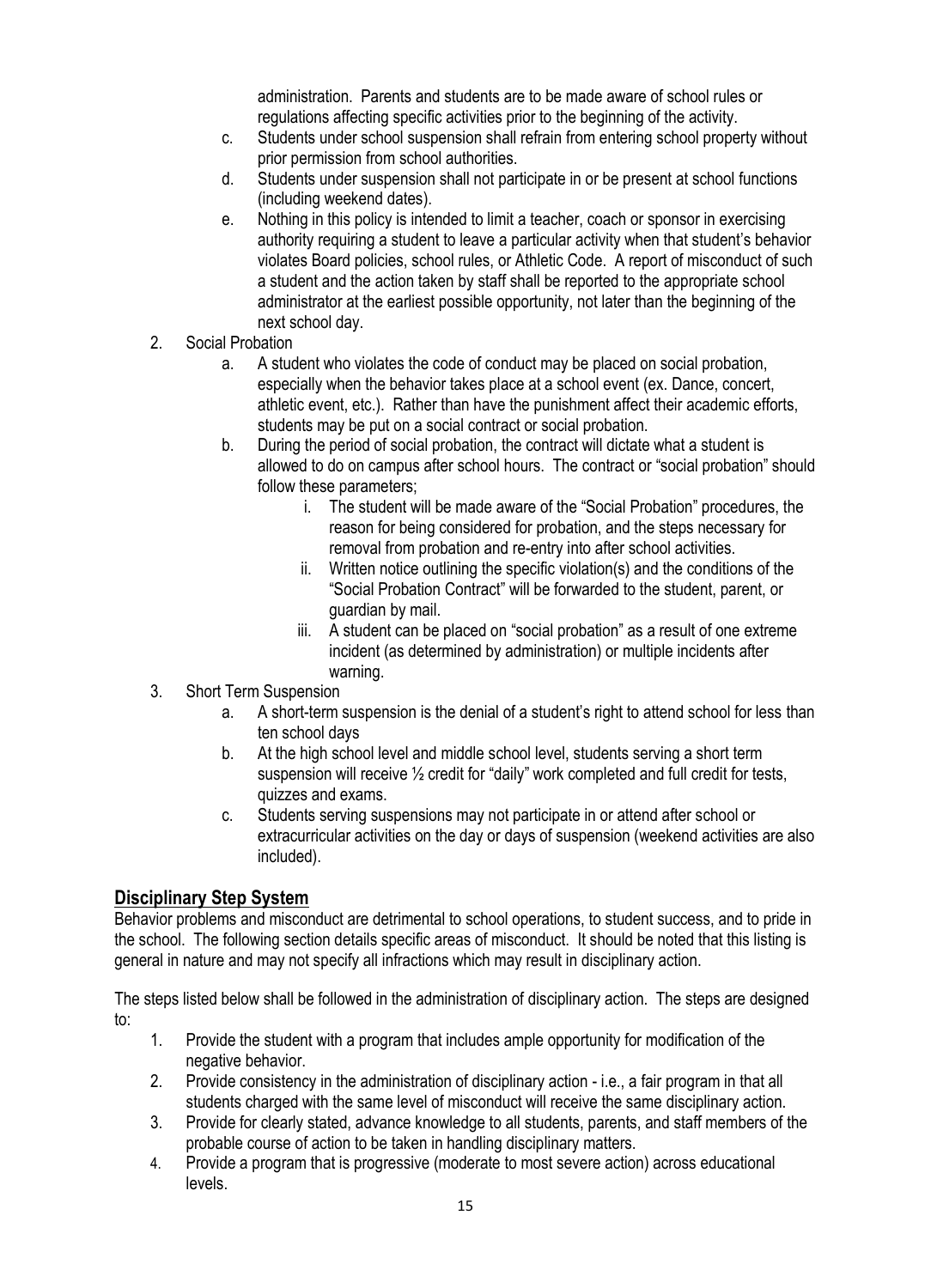#### **Discipline Steps shall be administered under the following conditions:**

- 1. Staff will make every effort to make behavioral changes within the framework of their classrooms and authority. Staff interventions shall be taken prior to administrative disciplinary action – teachers will contact parents to develop an action plan regarding classroom behaviors.
- 2. If the behavior continues, the staff will notify administration of unacceptable behavior by the means of a written misconduct report.
- 3. Administration will meet with the student to explain the report and decide action.
- 4. Administration will contact parents and inform them of the report and behavior.
- 5. In cases of serious misconduct, interventions may occur simultaneously with administrative disciplinary action. Placement on the step system will be proportionate to the severity of the misconduct.
- 6. Once a student is placed on the disciplinary steps for a current school year, s/he will continue to move to succeeding steps for each future misconduct. Movement on the steps will be proportionate to the severity of the misconduct and do not have to be one level at a time.
- 7. In recognition of good behavior, students' placement on the step system during a school year may be reduced one step when their behavior results in no administrative action, in accordance with the following:
- 8. The student's placement on the step system shall be reduced one step for each consecutive twenty (20) school days at the high school level, fifteen (15) at the middle school, and twelve (12) school days at the elementary level without misconduct requiring disciplinary action as described in this policy.
- 9. With the start of a new school year, students who were placed on the step system in the prior year will return without any steps on their record. However, penalties to be served resulting from the prior school year step placement will be served within the first two (2) week period of the new school year.
- 10. Legal Basis for School Discipline Michigan School Code of 1976, Article 2, Part 16, Sections 380.1300, 380.1311 Various Court rulings which further define the role of the Board, administration and staff of schools.

#### **Disciplinary Steps - description applicable to all schools**.

- 1. Step 1 Administrative conference with the student to include review of the disciplinary policy and procedures and notification that the next infraction of rules will result in action on at least the 2nd step. The student's parents shall be notified of the conference, and a copy of the step system and related penalties shall be sent to the parents. (Used only in Elementary and Middle School)
- 2. Step 2 Student/parent/administrative conference by phone, e-mail, or in person, before school, after school and/or lunch detention.
- 3. Step 3 One-day (short-term) suspension
- 4. Step 4 Two-day (short-term) suspension
- 5. Step 5 Three-day (short-term) suspension
- 6. Step 6 Five-day (short-term) suspension
- 7. Step 7 Seven-day (short-term) suspension
- 8. Step 8 Ten-day (short-term) suspension
- 9. Step 9 Administration will recommend to the Superintendent long-term suspension and/or expulsion for misconduct not including possession of a dangerous weapon, arson or criminal sexual conduct.
- 10. Step 10 Administration will petition Superintendent and Board for expulsion automatic for possession of dangerous weapon, arson or criminal sexual misconduct, physical assault on a school employee/volunteer/contractor (for students in grade six or above).

#### PLEASE NOTE:

For Steps 3 through 5, the building administrator may invoke the option of having the students serve suspension days as some type of in-school suspension program or by removal by hour. Days are school days, not calendar days.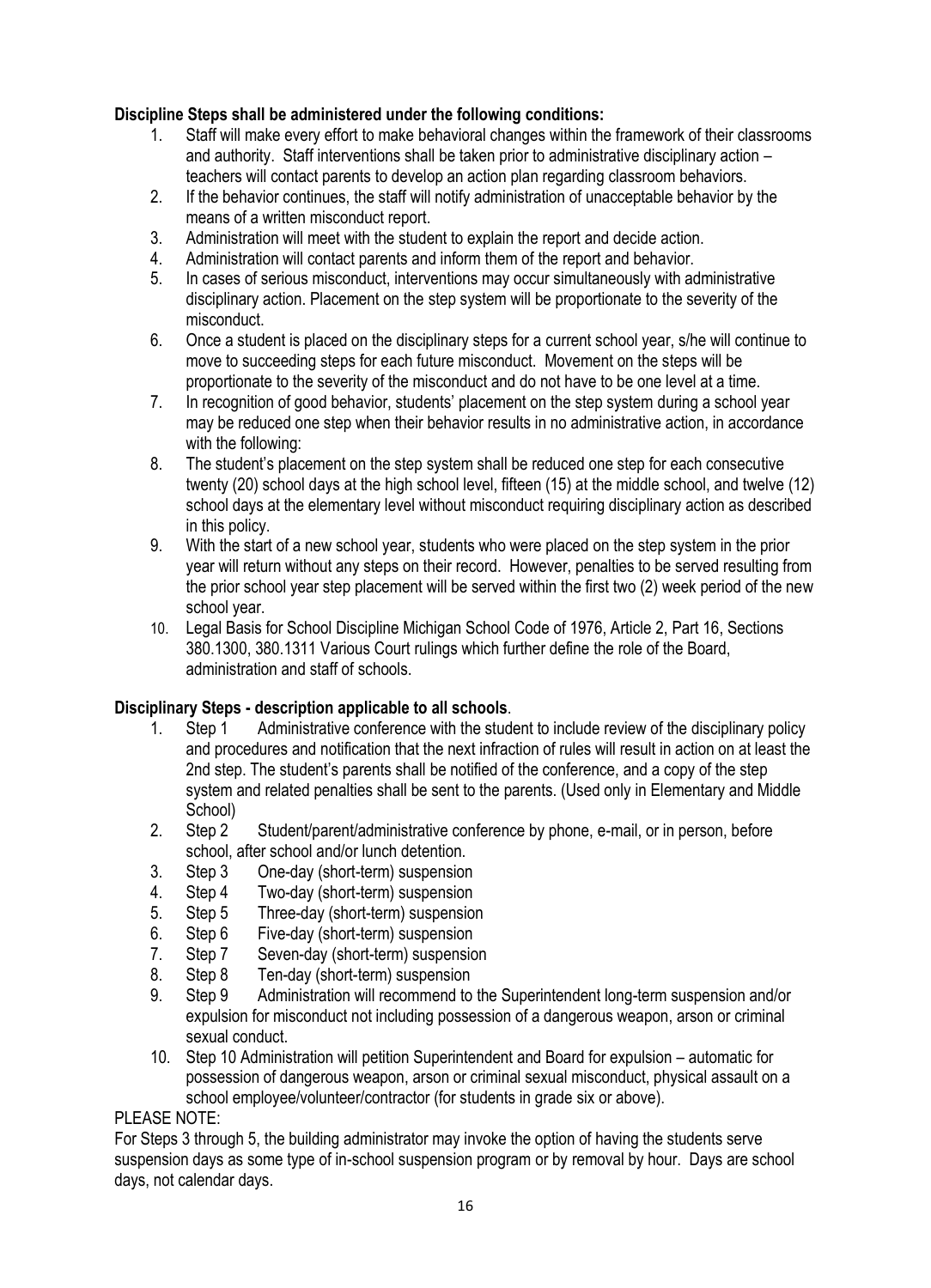Disciplinary Notification to Parents: In disciplinary matters, parents will be notified as soon as possible by authorized school personnel. This notification will take the form of a phone call and/or written communication.

The Frankenmuth Board of Education does hereby establish the following categories of misbehavior that may result in suspension or expulsion from school of any student regardless of age, under its jurisdiction. The following list is offered as an example of unacceptable behavior (but not limited to), and it is not intended to be all inclusive. These policies are applicable to all school-related activities and also apply while the student is on school property, before or after school, en-route to and from school on district provided transportation.

| <b>Misconduct Initial Disciplinary Action</b>                                                                               | Elementary<br>K-4                                        | <b>Middle</b><br>School | <b>High</b><br>School |  |
|-----------------------------------------------------------------------------------------------------------------------------|----------------------------------------------------------|-------------------------|-----------------------|--|
|                                                                                                                             |                                                          | $5-8$                   | $9 - 12$              |  |
| 1.<br>Academic Dishonesty - Forgery/False information/Electronic                                                            | First Offense - Zero on assignment,                      |                         |                       |  |
| falsification/Copying/Plagiarism: Students are prohibited from                                                              | quiz, test, project, etc.                                |                         |                       |  |
| copying, or allowing others to copy, schoolwork. The fraudulent                                                             | Second Offense - If same class, a zero                   |                         |                       |  |
| use of the name, work or other data of another person or the                                                                | for the marking period, different class                  |                         |                       |  |
| falsifying of information is prohibited. Removal of instructional                                                           | (1) day suspension.                                      |                         |                       |  |
| materials from classroom without specific, prior consent. All                                                               | Third Offense - If same class, failure                   |                         |                       |  |
| parties involved with be subject to disciplinary action.<br>Distribution/Reproduction of instructional material<br>А.       | for the semester, different class (5) day<br>suspension. |                         |                       |  |
| without direct consent of teacher/administrator                                                                             | Step 1-6                                                 | Step 1-9                | Step 3-9              |  |
| Punishment may include loss of credit for test or assignment.                                                               |                                                          |                         |                       |  |
|                                                                                                                             |                                                          |                         |                       |  |
| 2.<br>Acts of being in an unauthorized place/lingering aimlessly                                                            | Step 1-6                                                 | Step 1-9                | Step 2-9              |  |
| (non-trespassing) in or about school or forced entry of an area                                                             |                                                          |                         |                       |  |
| without authorization, refusing to leave when directed to do so                                                             |                                                          |                         |                       |  |
| by school personnel.                                                                                                        |                                                          |                         |                       |  |
| Bomb Threats-<br>3.                                                                                                         | Step 3-8                                                 | Step 8-9                | Step 9                |  |
| Law enforcement authorities may be notified.                                                                                |                                                          |                         |                       |  |
| Cyber/Bullying: a pattern of abuse over time and not isolated<br>4.                                                         | Step 4-9                                                 | Step 5-9                | Step 7-9              |  |
| or a singular incident. Bullying may consist of direct and/or                                                               |                                                          |                         |                       |  |
| indirect behavior against an individual(s), as defined by Board                                                             |                                                          |                         |                       |  |
| policy.<br>Closed Campus Violation<br>5.                                                                                    | Step 1-3                                                 | Step 3-5                | Step 3-5              |  |
| 6.<br>Consumption, delivery, possession or under the influence of                                                           | Step 3-5                                                 | Step 7-9                | Step 7-9              |  |
| alcoholic beverages, controlled substances, prescription                                                                    |                                                          |                         |                       |  |
| drugs, alleged drugs, or inhalants without prescription on                                                                  |                                                          |                         |                       |  |
| school property, school owned vehicles or at school events.                                                                 |                                                          |                         |                       |  |
| This includes vaping materials, look-alikes and such items as                                                               |                                                          |                         |                       |  |
| e-cigarettes and/or low or non-alcoholic beverages (O'Doul's,                                                               |                                                          |                         |                       |  |
| Sharp's, etc.)                                                                                                              |                                                          |                         |                       |  |
| Law enforcement authorities may be notified.                                                                                |                                                          |                         |                       |  |
| Delivery or receipt of alcohol. The act of delivering, receiving,<br>7.                                                     | Step 5-8                                                 | Step 8                  | Step 8                |  |
| purchasing, selling, supplying or arranging for the delivery,                                                               |                                                          |                         |                       |  |
| receipt, purchase, sale or supply of alcohol on school property,                                                            |                                                          |                         |                       |  |
| in school owned vehicles, or at school events. This includes                                                                |                                                          |                         |                       |  |
| look alike items and beverages advertised as low/no alcohol,                                                                |                                                          |                         |                       |  |
| such as O'Doul's, Sharp's, etc.                                                                                             |                                                          |                         |                       |  |
|                                                                                                                             | Law enforcement authorities may be notified.             |                         |                       |  |
| Delivery or receipt of controlled or alleged controlled<br>8.                                                               | Step 6-8                                                 | Step 9                  | Step 9                |  |
| substances or prescription medications. The act of delivering,                                                              |                                                          |                         |                       |  |
| receiving, purchasing, selling, supplying or arranging for the                                                              |                                                          |                         |                       |  |
| delivery, receipt, purchase, sale or supply of controlled or<br>alleged controlled substances on school property, in school |                                                          |                         |                       |  |
| owned vehicles, or at school events.                                                                                        |                                                          |                         |                       |  |
| Law enforcement authorities may be notified.                                                                                |                                                          |                         |                       |  |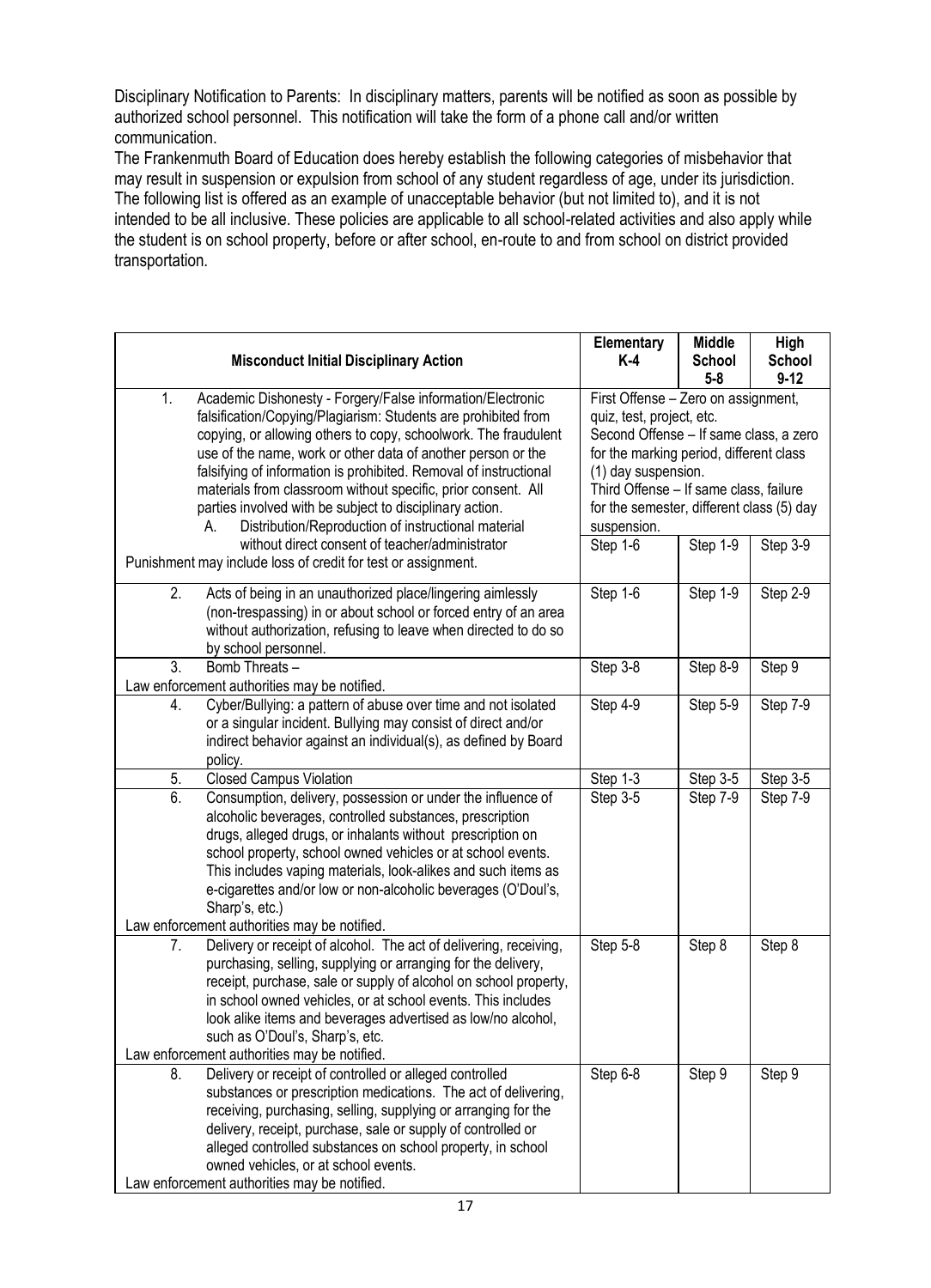| 9.                                                                                                                                                                                                                                                                                                                                                                                                                                                                                                     | Electronic tampering - Any unauthorized use, misuse or<br>access of any of the school district's electronic equipment<br>including, but not limited to, voice and video equipment,<br>computers or use of the internet. In addition, students are<br>prohibited from downloading any files from the Internet or<br>saving, or attempting to save, any files as hidden. Reference<br>will be made to the Frankenmuth Community Schools<br>Acceptable Technology Use Agreement and classroom rules | Step 1-6  | Step 2-9 | Step 2-9                     |
|--------------------------------------------------------------------------------------------------------------------------------------------------------------------------------------------------------------------------------------------------------------------------------------------------------------------------------------------------------------------------------------------------------------------------------------------------------------------------------------------------------|--------------------------------------------------------------------------------------------------------------------------------------------------------------------------------------------------------------------------------------------------------------------------------------------------------------------------------------------------------------------------------------------------------------------------------------------------------------------------------------------------|-----------|----------|------------------------------|
| removal from the activity.                                                                                                                                                                                                                                                                                                                                                                                                                                                                             | which may apply in cases of this misconduct.<br>Restitution and repair or replacement of damaged property, and/or removal<br>of computer privileges and/or possible loss of credit for the course or                                                                                                                                                                                                                                                                                             |           |          |                              |
| 10.                                                                                                                                                                                                                                                                                                                                                                                                                                                                                                    | Extortion - Blackmail. Obtaining money, property or favors as<br>a result of intimidation without use of a weapon.                                                                                                                                                                                                                                                                                                                                                                               | Step 1-3  | Step 1-5 | Step 3-6                     |
| 11.                                                                                                                                                                                                                                                                                                                                                                                                                                                                                                    | Failure to follow administrative approved classroom rules<br>which are consistent with Board policies. Interventions and<br>parent contact have taken place and behavior has continued.                                                                                                                                                                                                                                                                                                          | Step 1-2. | Step 1-2 | $\overline{\text{Step 2-3}}$ |
| 12.                                                                                                                                                                                                                                                                                                                                                                                                                                                                                                    | False Fire Alarms or Tampering with a fire alarm box or<br>system or firefighting equipment.<br>Law enforcement authorities may be notified.                                                                                                                                                                                                                                                                                                                                                     | Step 1-5  | Step 3-7 | Step 5-9                     |
| Fighting. The act of physical violence or quarreling, including bodily contact, in and on school property,<br>13.<br>going to and from school, including any activity under school sponsorship, i.e. dances, athletic events,<br>field trips, etc. Spontaneous incident - if one student initiates physical contact and the other student does<br>not respond with physical contact, the second student does not have to be placed on the step system.<br>Law enforcement authorities may be notified. |                                                                                                                                                                                                                                                                                                                                                                                                                                                                                                  |           |          |                              |
|                                                                                                                                                                                                                                                                                                                                                                                                                                                                                                        | Incitement. The act of inciting or prompting others to<br>А.<br>action.                                                                                                                                                                                                                                                                                                                                                                                                                          | Step 1-4  | Step 1-8 | Step 3-9                     |
|                                                                                                                                                                                                                                                                                                                                                                                                                                                                                                        | Spontaneous incident<br>В.                                                                                                                                                                                                                                                                                                                                                                                                                                                                       | Step 1-8  | Step 1-8 | Step 5-9                     |
|                                                                                                                                                                                                                                                                                                                                                                                                                                                                                                        | Assault & Battery - threats and/or acts of physical<br>С.<br>violence                                                                                                                                                                                                                                                                                                                                                                                                                            | Step 1-9  | Step 5-9 | Step 7-9                     |
|                                                                                                                                                                                                                                                                                                                                                                                                                                                                                                        | Planned, prearranged fight<br>D.                                                                                                                                                                                                                                                                                                                                                                                                                                                                 | Step 4-8  | Step 4-9 | Step 7-9                     |
|                                                                                                                                                                                                                                                                                                                                                                                                                                                                                                        | Group fighting - i.e., three (3) or more students involved<br>Е.<br>in the same fight.                                                                                                                                                                                                                                                                                                                                                                                                           | Step 5-8  | Step 5-9 | Step 8                       |
| 14.                                                                                                                                                                                                                                                                                                                                                                                                                                                                                                    | Gambling or Pan Handling - Playing or betting, or operation of<br>a game of chance, a contest or other event with the hope of<br>gaining some personal or sales for financial advantage.<br>Law enforcement authorities may be notified.                                                                                                                                                                                                                                                         | Step 1-3  | Step 2-6 | Step 3-8                     |
| 15.                                                                                                                                                                                                                                                                                                                                                                                                                                                                                                    | Harassment/Hazing - Unwelcome verbal or non-verbal<br>contact.<br>Law enforcement authorities may be notified.                                                                                                                                                                                                                                                                                                                                                                                   | Step 1-6  | Step 1-9 | Step 3-9                     |
| 16.                                                                                                                                                                                                                                                                                                                                                                                                                                                                                                    | Infraction of school rules not covered by the above categories,<br>particularly those infractions on or off campus which, because<br>of their nature, pose a serious health/safety threat to students<br>and staff.                                                                                                                                                                                                                                                                              | Step 1-9  | Step 1-9 | Step 2-9                     |
| 17.                                                                                                                                                                                                                                                                                                                                                                                                                                                                                                    | Insubordination - Disrespect or disregard of verbal instruction<br>or direction of school personnel or any other disruption of the<br>educational process.                                                                                                                                                                                                                                                                                                                                       | Step 1-5  | Step 1-5 | Step 2-5                     |
| $\overline{18}$                                                                                                                                                                                                                                                                                                                                                                                                                                                                                        | Larceny - petty theft. Any theft of money or personal or<br>public property and/or any theft involving unlawful entry,<br>including lockers, desks, etc.<br>Law enforcement authorities may be notified. Restitution or replacement of<br>stolen property will be part of the punishment.                                                                                                                                                                                                        | Step 1-6  | Step 1-9 | Step 3-9                     |
| 19.                                                                                                                                                                                                                                                                                                                                                                                                                                                                                                    | Malicious mischief. Damage to the school or personal<br>property through intentional vandalism or defacing.                                                                                                                                                                                                                                                                                                                                                                                      | Step 2-3  | Step 2-3 | Step 3-4                     |
| 20.                                                                                                                                                                                                                                                                                                                                                                                                                                                                                                    | Negligence. Damage to the school or personal property<br>through carelessness or inappropriate behavior.                                                                                                                                                                                                                                                                                                                                                                                         | Step 1-3  | Step 1-3 | Step 2-3                     |
| 21.                                                                                                                                                                                                                                                                                                                                                                                                                                                                                                    | Nuisance Items - Students may not bring any object or<br>materials which may be disruptive to the educational process<br>or hinder school officials' attempts to maintain an orderly                                                                                                                                                                                                                                                                                                             | Step 1-2  | Step 2-3 | Step 2-4                     |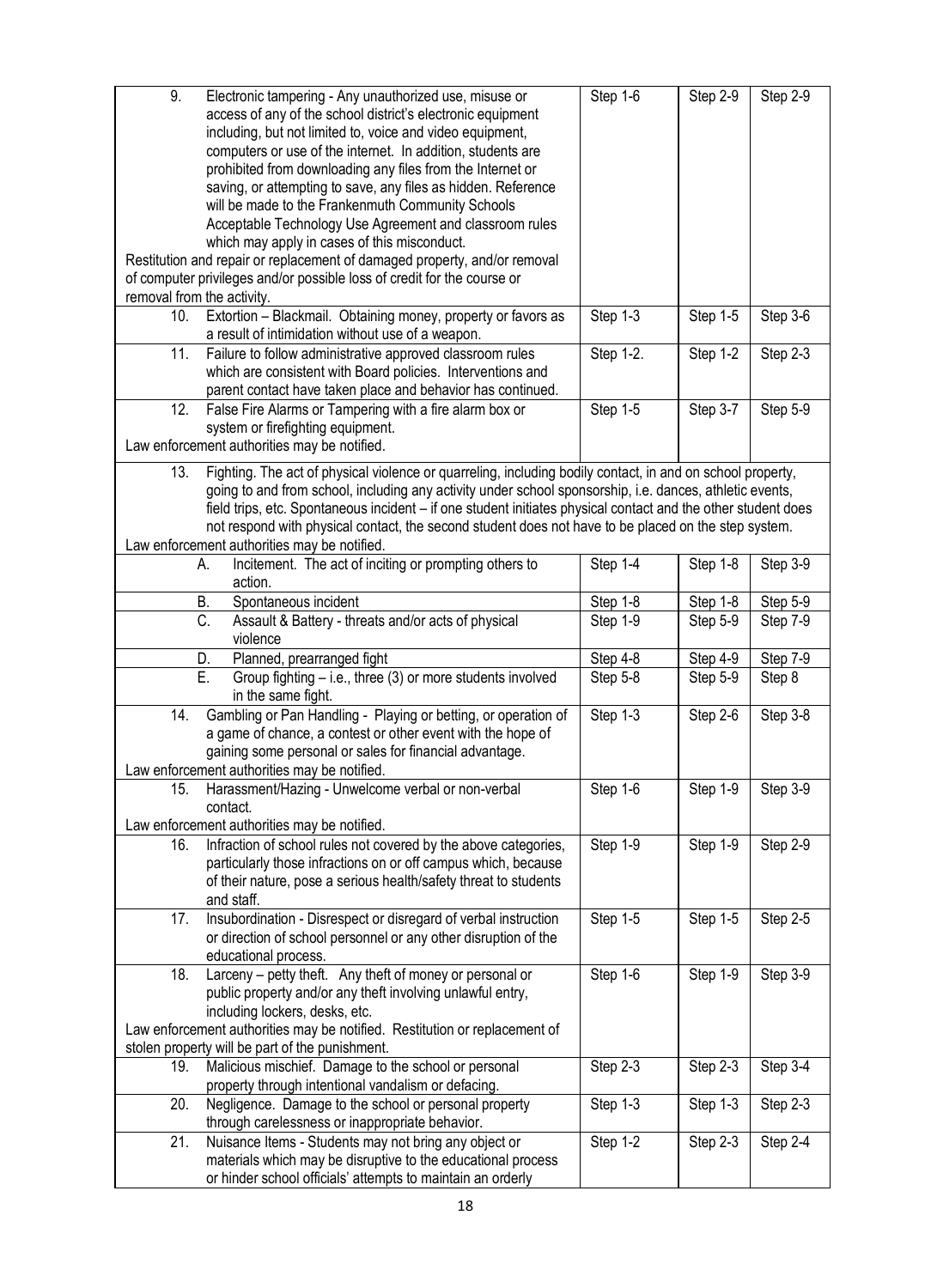|                                              | environment; such as, but not limited to, cell phones, iPads,                                                        |          |                       |          |
|----------------------------------------------|----------------------------------------------------------------------------------------------------------------------|----------|-----------------------|----------|
|                                              | iPods, or other electronic entertainment devices. Students                                                           |          |                       |          |
|                                              | may have devices on campus but they may not be seen or                                                               |          |                       |          |
|                                              | heard upon entering the building until 2:50 p.m. Any<br>electronic devices used during the instructional day, unless |          |                       |          |
|                                              | specifically permitted by the teacher, including during                                                              |          |                       |          |
|                                              | lunchtime, will be taken as violation of school policy and                                                           |          |                       |          |
|                                              | subject to disciplinary action.                                                                                      |          |                       |          |
| 22.                                          | Offensive speech and/or displays. Speech, communication, and displays that tend to disrupt the orderly               |          |                       |          |
|                                              | conduct of the educational process, including, but not limited to: Indecency - the act of offending                  |          |                       |          |
|                                              | commonly recognized standards of good taste; including the use of vulgar acts, obscenities, and gestures.            |          |                       |          |
|                                              | Including but not limited to; Racial or ethnic slurs, intimidation, offensive speech, degrading of persons           |          |                       |          |
|                                              | and verbal abuse. Inappropriate Sexual Behavior/Harassment - verbal or non-verbal sexual innuendo,                   |          |                       |          |
|                                              | obscene gestures, leering, and personal displays of affection. Including displays or objects of sexually             |          |                       |          |
|                                              | suggestive nature such as pictures, dirty jokes or offensive gestures, and conversation regarding sexual             |          |                       |          |
|                                              | matters which are too personal. Harassment would be a pattern of unsolicited and unwelcome                           |          |                       |          |
|                                              | inappropriate sexual behavior. It may consist of direct or indirect behavior toward an individual including          |          |                       |          |
|                                              | touching another's clothing or person, verbal abuse with sexual connotations. Illegal messages - displays            |          |                       |          |
|                                              | which advocate or glamorize behavior which is illegal for students, such as alcohol, tobacco use or gang             |          |                       |          |
|                                              | affiliation, or images from an electronic source or from texting. Display, possession, distribution and              |          |                       |          |
|                                              | sharing of any images from any electronic source, drawings, graphics, video, text messaging, printed                 |          |                       |          |
|                                              | material of an obscene or violent nature (such as gun and weapons catalogs, bomb making information,                 |          |                       |          |
|                                              | magazines supporting violence).                                                                                      |          |                       |          |
|                                              | Incidental, not specifically directed toward another person<br>A.                                                    | Step 1-4 | Step 2-4              | Step 2-5 |
|                                              | Specifically directed toward another person, which has<br>В.                                                         | Step 1-9 | Step 2-9              | Step 3-9 |
|                                              | the tendency to disrupt the orderly conduct of the                                                                   |          |                       |          |
|                                              | educational process.                                                                                                 |          |                       |          |
| 23.                                          | Possession of drug paraphernalia.                                                                                    | Step 2-4 | $\overline{Step 2-4}$ | Step 3-8 |
| 24.                                          | Possession or use of explosives or incendiary devices that                                                           | Step 9   | Step 9                | Step 9   |
|                                              | have potential to do great bodily harm or great physical                                                             |          |                       |          |
|                                              | damage.                                                                                                              | Step 2-9 |                       |          |
| 25.                                          | Possession or use of fireworks, including stink bombs, bomb<br>bags and bottle bombs.                                |          | Step 2-9              | Step 5-9 |
| 26.                                          | Possession or use of matches or lighters.                                                                            | Step 1-4 | Step 2-4              | Step 2-5 |
| 27.                                          | Possession or use of smoking or smokeless tobacco, while on                                                          | Step 1-5 | Step 3-6              | Step 3-9 |
|                                              | school property, in school owned vehicles, or at school events.                                                      |          |                       |          |
| 28.                                          | Possession or use of weapons; not defined under Expulsion                                                            | Step 3-9 | Step 4-9              | Step 6-9 |
|                                              | Evaluation Items of this code, in a school building, on school                                                       |          |                       |          |
|                                              | premises or in school owned vehicles. The term weapons shall                                                         |          |                       |          |
|                                              | mean any object or device which could or does inflict bodily                                                         |          |                       |          |
|                                              | harm. Weapon shall also include a facsimile of objects or                                                            |          |                       |          |
|                                              | instruments which are weapons. The term weapons shall                                                                |          |                       |          |
|                                              | additionally include an object or instrument which is not in and                                                     |          |                       |          |
|                                              | of itself a weapon as defined above, but where the possession                                                        |          |                       |          |
|                                              | or use of same is coupled with an intent by a student to inflict                                                     |          |                       |          |
|                                              | injury or harm upon another person.                                                                                  |          |                       |          |
|                                              | Law enforcement authorities may be notified.                                                                         |          |                       |          |
| 29.                                          | Possession, delivery, receipt or supplying of over-the-counter                                                       | Step 1-9 | Step 1-9              | Step 1-9 |
|                                              | drugs or medications on school property, school owned                                                                |          |                       |          |
|                                              | vehicles, or at school events.                                                                                       |          |                       |          |
| 30.                                          | Public Display of Affection                                                                                          | Step 1-2 | Step 1-3              | Step 2-4 |
| 31.                                          | Sexual Misconduct: Constitutes consensual or mutual acts of                                                          | Step 3-9 | Step 3-9              | Step 5-9 |
|                                              | sexually inappropriate behavior (including, but not limited to                                                       |          |                       |          |
|                                              | touching, obscene display, indecent exposure, and physical                                                           |          |                       |          |
|                                              | conduct of a sexual nature).                                                                                         |          |                       |          |
| 32.                                          | Skipping Classes on Campus                                                                                           | Step 1-3 | Step 3-4              | Step 3-4 |
| 33.                                          | Unauthorized entry, trespassing, loitering.                                                                          | Step 1-3 | Step 1-3              | Step 2-4 |
| Law enforcement authorities may be notified. |                                                                                                                      |          |                       |          |